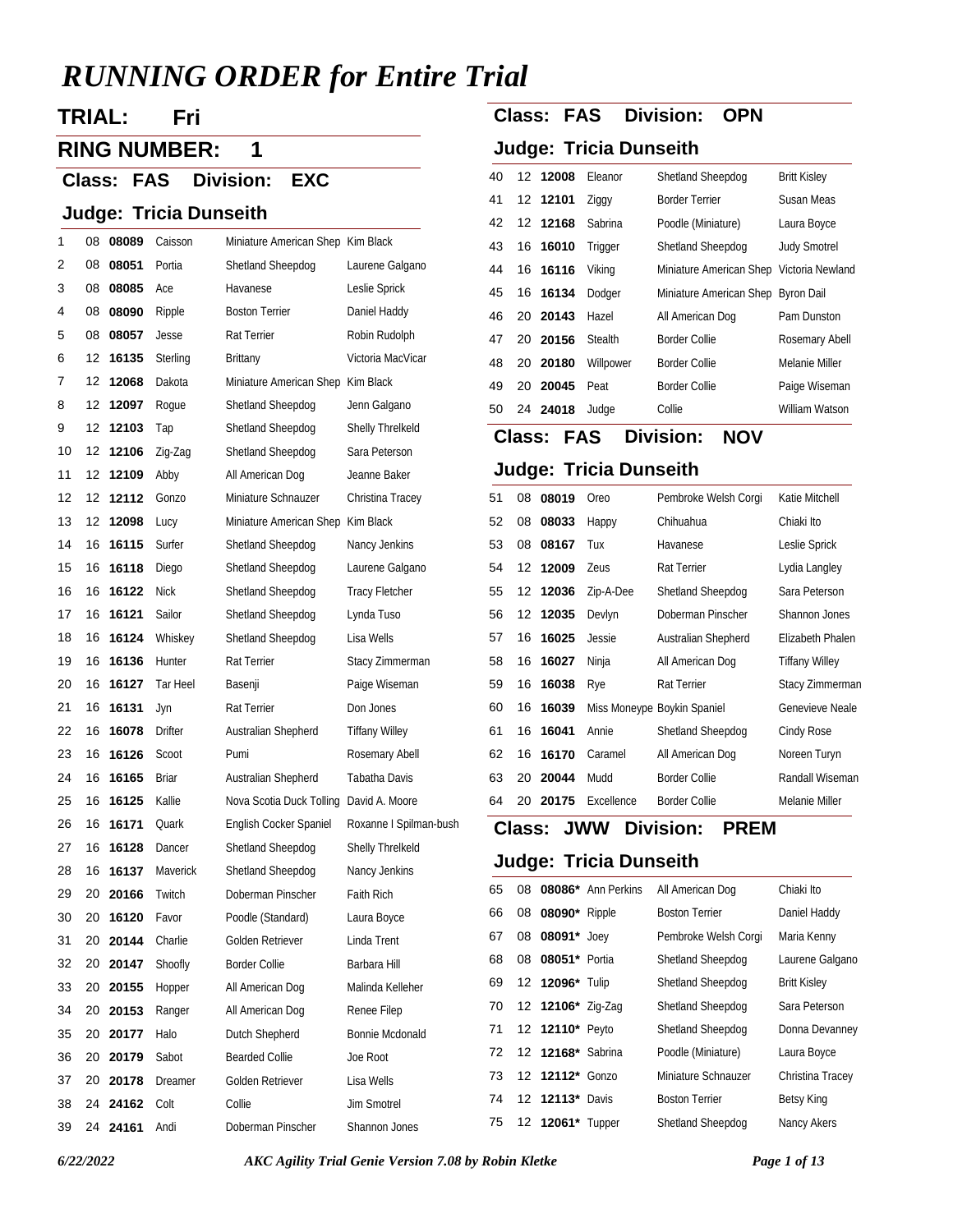| 76 | 12 | 12097* Roque           |                       | Shetland Sheepdog       | Jenn Galgano         |
|----|----|------------------------|-----------------------|-------------------------|----------------------|
| 77 | 12 | <b>12065*</b> Splash   |                       | Shetland Sheepdog       | Pat Wallace          |
| 78 | 16 | 16115* Surfer          |                       | Shetland Sheepdog       | Nancy Jenkins        |
| 79 | 16 |                        | <b>16124*</b> Whiskey | Shetland Sheepdog       | Lisa Wells           |
| 80 | 16 | <b>16133*</b> Tokaji   |                       | Mudi                    | Karen Jacobs         |
| 81 | 16 | 16129* Fitz            |                       | Shetland Sheepdog       | <b>Alison Tickle</b> |
| 82 | 16 | <b>16134*</b> Dodger   |                       | Miniature American Shep | <b>Byron Dail</b>    |
| 83 | 16 | <b>16135*</b> Sterling |                       | <b>Brittany</b>         | Victoria MacVicar    |
| 84 | 16 | 16118*                 | Diego                 | Shetland Sheepdog       | Laurene Galgano      |
| 85 | 16 | 16137*                 | Maverick              | Shetland Sheepdog       | Nancy Jenkins        |
| 86 | 20 |                        | 20138* Dreamchaser    | <b>Border Collie</b>    | Melanie Miller       |
| 87 | 20 | 20147* Shoofly         |                       | <b>Border Collie</b>    | Barbara Hill         |
| 88 | 20 | 20151* Finn            |                       | <b>Border Collie</b>    | Art Calabretta       |
| 89 | 20 | 20155* Hopper          |                       | All American Dog        | Malinda Kelleher     |
| 90 | 20 | 20156* Stealth         |                       | <b>Border Collie</b>    | Rosemary Abell       |
| 91 | 20 | 20178*                 | Dreamer               | Golden Retriever        | Lisa Wells           |
| 92 | 20 |                        | 20175* Excellence     | <b>Border Collie</b>    | Melanie Miller       |
| 93 | 24 | 24161* Andi            |                       | Doberman Pinscher       | <b>Shannon Jones</b> |
| 94 | 24 | 24C16                  | Veni                  | <b>Border Collie</b>    | Dave Hill            |

## **Class: STD Division: PREM**

## **Judge: Tricia Dunseith**

| 95     | 08 |                                | 08086* Ann Perkins | All American Dog                   | Chiaki Ito          | 139 08 |                   | 08088        | Trick       |
|--------|----|--------------------------------|--------------------|------------------------------------|---------------------|--------|-------------------|--------------|-------------|
| 96     | 08 | 08051* Portia                  |                    | Shetland Sheepdog                  | Laurene Galgano     | 140    | 08                | 08055        | Riley       |
| 97     | 08 | 08091* Joey                    |                    | Pembroke Welsh Corgi               | Maria Kenny         | 141    | 08                | 08049        | Gizm        |
| 98     | 08 | 08033* Happy                   |                    | Chihuahua                          | Chiaki Ito          | 142 08 |                   | 08056        | Jess        |
| 99     | 12 | 12096* Tulip                   |                    | Shetland Sheepdog                  | <b>Britt Kisley</b> | 143 08 |                   | 08057        | Jess        |
| 100    |    | 12 12099* Avery                |                    | Shetland Sheepdog                  | Kandi West          | 144 08 |                   | 08060        | Deel        |
|        |    | 101 12 12106* Zig-Zag          |                    | Shetland Sheepdog                  | Sara Peterson       | 145 08 |                   | 08084        | Fran        |
|        |    | 102 12 12113* Davis            |                    | <b>Boston Terrier</b>              | Betsy King          | 146 08 |                   | 08167        | Tux         |
|        |    | 103 12 12110* Peyto            |                    | Shetland Sheepdog                  | Donna Devanney      |        |                   | 147 12 12111 | Bear        |
|        |    | 104 12 12109* Abby             |                    | All American Dog                   | Jeanne Baker        | 148 12 |                   | 12094        | Scou        |
|        |    | 105 12 12097* Roque            |                    | Shetland Sheepdog                  | Jenn Galgano        |        |                   | 149 12 12098 | Lucy        |
|        |    | 106 12 12065* Splash           |                    | Shetland Sheepdog                  | Pat Wallace         | 150 12 |                   | 12097        | Roqu        |
|        |    | 107 12 12068* Dakota           |                    | Miniature American Shep Kim Black  |                     |        |                   | 151 12 12096 | Tulip       |
|        |    | 108 16 16115* Surfer           |                    | Shetland Sheepdog                  | Nancy Jenkins       | 152 12 |                   | 12061        | Tupp        |
|        |    | 109 16 16124* Whiskey          |                    | Shetland Sheepdog                  | Lisa Wells          |        |                   | 153 12 12099 | Aver        |
|        |    | 110 16 16129* Fitz             |                    | Shetland Sheepdog                  | Alison Tickle       |        |                   | 154 12 12100 | Eva         |
|        |    | 111 16 <b>16135</b> * Sterling |                    | <b>Brittany</b>                    | Victoria MacVicar   |        |                   | 155 12 12164 | Echo        |
|        |    | 112 16 16133* Tokaji           |                    | Mudi                               | Karen Jacobs        |        |                   | 156 12 12101 | Zigg        |
| 113 16 |    | <b>16134*</b> Dodger           |                    | Miniature American Shep Byron Dail |                     |        |                   | 157 12 12106 | $Z$ ig- $Z$ |
| 114 16 |    | 16130* Mac                     |                    | Shetland Sheepdog                  | Nancy Akers         | 158    | 12                | 12103        | Tap         |
| 115 16 |    | <b>16118*</b> Diego            |                    | Shetland Sheepdog                  | Laurene Galgano     | 159    | 12                | 12108        | Emm         |
| 116 16 |    | 16137* Maverick                |                    | Shetland Sheepdog                  | Nancy Jenkins       | 160    | 12                | 12109        | Abby        |
| 117 20 |    |                                | 20138* Dreamchaser | <b>Border Collie</b>               | Melanie Miller      | 161    | $12 \overline{ }$ | 12110        | Peyt        |
|        |    | 118 20 20147* Shoofly          |                    | <b>Border Collie</b>               | Barbara Hill        | 162 12 |                   | 12093        | Mayl        |
|        |    | 119 20 20151* Finn             |                    | <b>Border Collie</b>               | Art Calabretta      | 163 12 |                   | 12063        | EC          |
|        |    |                                |                    |                                    |                     |        |                   |              |             |

|  | 120 20 20155* Hopper  |                          | All American Dog     | Malinda Kelleher |
|--|-----------------------|--------------------------|----------------------|------------------|
|  | 121 20 20156* Stealth |                          | <b>Border Collie</b> | Rosemary Abell   |
|  | 122 20 20178* Dreamer |                          | Golden Retriever     | Lisa Wells       |
|  |                       | 123 20 20175* Excellence | <b>Border Collie</b> | Melanie Miller   |
|  | 124 24 24161* Andi    |                          | Doberman Pinscher    | Shannon Jones    |
|  | 125 24 24C16          | Veni                     | <b>Border Collie</b> | Dave Hill        |

# **Class: Division: JWW EXC**

#### **Judge: Tricia Dunseith**

| 126 04 |     | 04047 | G'Kar         | Havanese                              | Wade Maki            |
|--------|-----|-------|---------------|---------------------------------------|----------------------|
| 127 04 |     | 04048 | Paris         | Papillon                              | William Osborne      |
| 128 08 |     | 08059 | Nova          | Shetland Sheepdog                     | Rochelle Firestone   |
| 129 08 |     | 08050 | Tuffy         | Pomeranian                            | Sandy Riepe          |
| 130 08 |     | 08085 | Ace           | Havanese                              | Leslie Sprick        |
| 131    | 08  | 08091 | Joey          | Pembroke Welsh Corgi                  | Maria Kenny          |
| 132 08 |     | 08089 | Caisson       | Miniature American Shep               | Kim Black            |
| 133 08 |     | 08051 | Portia        | Shetland Sheepdog                     | Laurene Galgano      |
| 134 08 |     | 08052 | Zing          | Shetland Sheepdog                     | Shelly Threlkeld     |
| 135 08 |     | 08054 | Apollo        | All American Dog                      | Lydia Langley        |
| 136 08 |     | 08090 | Ripple        | <b>Boston Terrier</b>                 | Daniel Haddy         |
| 137 08 |     | 08086 | Ann Perkins   | All American Dog                      | Chiaki Ito           |
| 138 08 |     | 08087 | Zatanna       | <b>Scottish Terrier</b>               | Marianne Melucci     |
| 139 08 |     | 08088 | Trick         | Yorkshire Terrier                     | Sally Von Oesen      |
| 140 08 |     | 08055 | Riley         | Cavalier King Charles Sp              | Sallie Nelson        |
| 141    | 08  | 08049 | Gizmo         | Shetland Sheepdog                     | Rochelle Firestone   |
| 142 08 |     | 08056 | Jesse         | Shetland Sheepdog                     | Cindy Rose           |
| 143 08 |     | 08057 | Jesse         | Rat Terrier                           | Robin Rudolph        |
| 144 08 |     | 08060 | <b>DeeDee</b> | Pomeranian                            | Sandy Riepe          |
| 145 08 |     | 08084 | Frannie       | Pembroke Welsh Corgi                  | Maria Kenny          |
| 146 08 |     | 08167 | Tux           | Havanese                              | Leslie Sprick        |
| 147 12 |     | 12111 | Beamer        | <b>Border Terrier</b>                 | Mary Oppermann       |
| 148 12 |     | 12094 | Scout         | West Highland White Terr Vicki Thomas |                      |
| 149    | -12 | 12098 | Lucy          | Miniature American Shep Kim Black     |                      |
| 150 12 |     | 12097 | Roque         | Shetland Sheepdog                     | Jenn Galgano         |
| 151    | 12  | 12096 | Tulip         | Shetland Sheepdog                     | <b>Britt Kisley</b>  |
| 152 12 |     | 12061 | Tupper        | Shetland Sheepdog                     | Nancy Akers          |
| 153    | 12  | 12099 | Avery         | Shetland Sheepdog                     | Kandi West           |
| 154 12 |     | 12100 | Eva           | Swedish Vallhund                      | Patricia Anthony     |
| 155 12 |     | 12164 | Echo          | Shetland Sheepdog                     | Jeff Firestone       |
| 156 12 |     | 12101 | Ziggy         | <b>Border Terrier</b>                 | Susan Meas           |
| 157    | 12  | 12106 | Zig-Zag       | Shetland Sheepdog                     | Sara Peterson        |
| 158 12 |     | 12103 | Tap           | Shetland Sheepdog                     | Shelly Threlkeld     |
| 159    | 12  | 12108 | Emmett        | <b>Boston Terrier</b>                 | Cyndy Ochsner        |
| 160    | 12  | 12109 | Abby          | All American Dog                      | Jeanne Baker         |
| 161    | 12  | 12110 | Peyto         | Shetland Sheepdog                     | Donna Devanney       |
| 162 12 |     | 12093 | Mayhem        | Miniature Schnauzer                   | Christina Tracey     |
| 163 12 |     | 12063 | EС            | English Cocker Spaniel                | Roxanne Spilman-bush |
|        |     |       |               |                                       |                      |

*6/22/2022 AKC Agility Trial Genie Version 7.08 by Robin Kletke Page 2 of 13*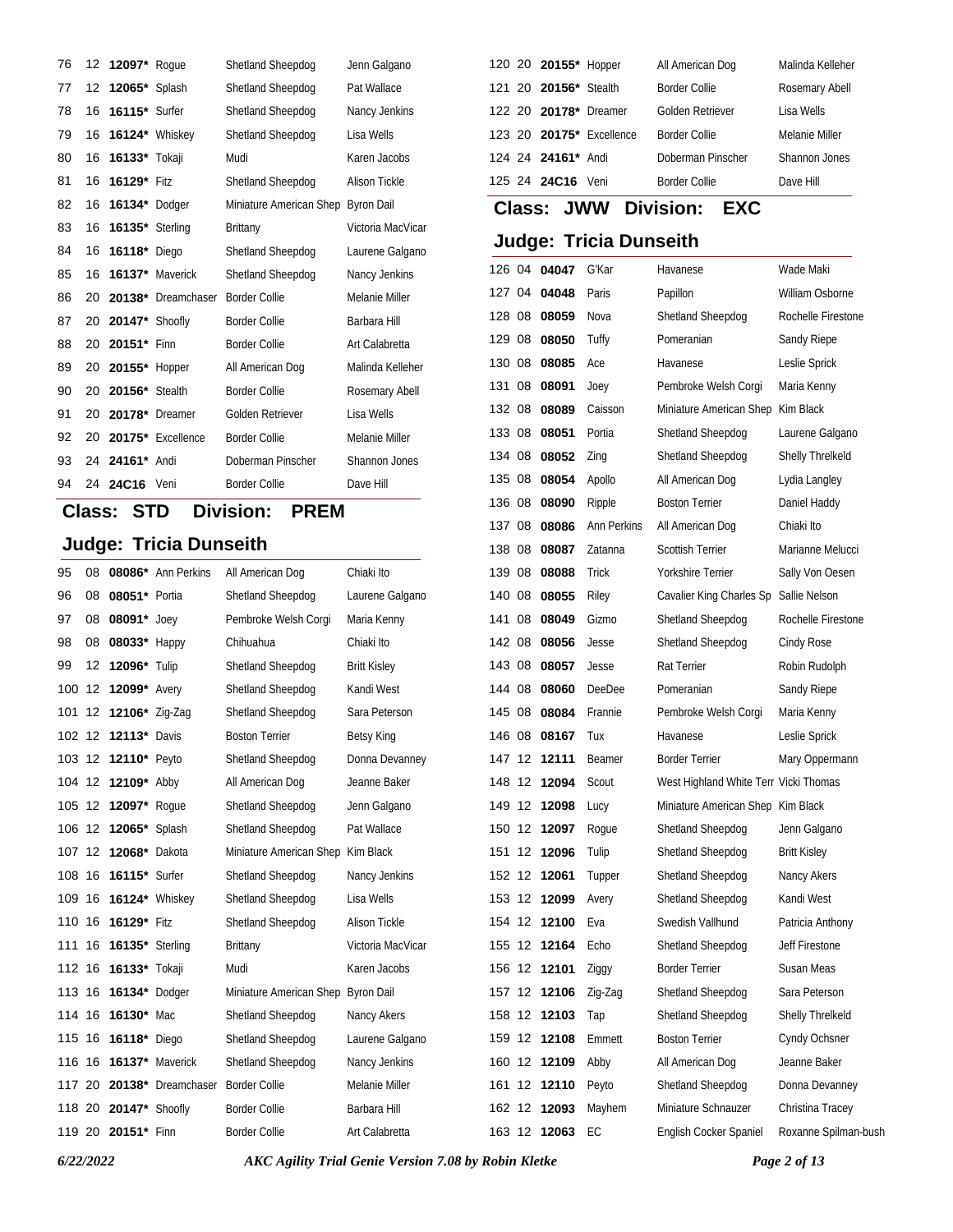|        | 164 12 12065              | Splash           | Shetland Sheepdog                     | Pat Wallace                            |        | 211 20 20149                 | Ahmi                          | Whippet                                                | <b>Sherry Moore</b>        |
|--------|---------------------------|------------------|---------------------------------------|----------------------------------------|--------|------------------------------|-------------------------------|--------------------------------------------------------|----------------------------|
|        | 165 12 12066              | Mac              | <b>Border Terrier</b>                 | Linda Ladner                           |        | 212 20 20079                 | Cajun                         | Poodle                                                 | <b>Stewart Morris</b>      |
|        | 166 12 12092              | Birdie           | Staffordshire Bull Terrier            | Mary Oppermann                         | 213 20 | 20150                        | Miss Eli                      | Poodle (Standard)                                      | Barbara Carper             |
|        | 167 12 12114              | Dagny            | West Highland White Terr Vicki Thomas |                                        | 214 20 | 20151                        | Finn                          | <b>Border Collie</b>                                   | Art Calabretta             |
|        | 168 12 12068              | Dakota           | Miniature American Shep Kim Black     |                                        |        | 215 20 20152                 | Fogbuster                     | Dalmatian                                              | Vicki King                 |
| 169    | 12 12062                  | Hershey          | Shetland Sheepdog                     | Rochelle Firestone                     |        | 216 20 20153                 | Ranger                        | All American Dog                                       | Renee Filep                |
|        | 170 16 16118              | Diego            | Shetland Sheepdog                     | Laurene Galgano                        | 217 20 | 20154                        | Blitzen                       | <b>Border Collie</b>                                   | Sandy Riepe                |
| 171    | 16 16115                  | Surfer           | Shetland Sheepdog                     | Nancy Jenkins                          | 218 20 | 20156                        | Stealth                       | <b>Border Collie</b>                                   | Rosemary Abell             |
|        | 172 16 16116              | Viking           | Miniature American Shep               | Victoria Newland                       |        | 219 20 20178                 | Dreamer                       | Golden Retriever                                       | Lisa Wells                 |
|        | 173 16 16119              | Bit              | Shetland Sheepdog                     | Roger Akers                            |        | 220 20 20177                 | Halo                          | Dutch Shepherd                                         | Bonnie Mcdonald            |
|        | 174 16 16121              | Sailor           | Shetland Sheepdog                     | Lynda Tuso                             | 221 20 | 20180                        | Willpower                     | <b>Border Collie</b>                                   | Melanie Miller             |
|        | 175 16 16122              | Nick             | Shetland Sheepdog                     | Tracy Fletcher                         |        | 222 20 20174                 | Bru                           | <b>Border Collie</b>                                   | <b>Patty Summers</b>       |
|        | 176 16 16123              | Rafie            | Shetland Sheepdog                     | <b>Bill Watson</b>                     |        | 223 20 20139                 | Phoenix                       | Golden Retriever                                       | Samantha Perry             |
|        | 177 16 16125              | Kallie           | Nova Scotia Duck Tolling              | David A. Moore                         |        | 224 20 20081                 | Two                           | Labrador Retriever                                     | Linda Anderson             |
|        | 178 16 16126              | Scoot            | Pumi                                  | Rosemary Abell                         |        | 225 24 24162                 | Colt                          | Collie                                                 | Jim Smotrel                |
|        | 179 16 16127              | Tar Heel         | Basenji                               | Paige Wiseman                          |        | 226 24 24157                 | Magic                         | Doberman Pinscher                                      | Faith Rich                 |
|        | 180 16 16128              | Dancer           | Shetland Sheepdog                     | <b>Shelly Threlkeld</b>                |        | 227 24 24158                 | Tempo                         | Irish Water Spaniel                                    | Kathleen Fitzpatrick       |
| 181    | 16 16129                  | Fitz             | Shetland Sheepdog                     | Alison Tickle                          |        | 228 24 24159                 | Vinny                         | Golden Retriever                                       | <b>Becky Bichlmeir</b>     |
|        | 182 16 16069              | Heart            | <b>Border Collie</b>                  | Melanie Miller                         |        | 229 24 24160                 | Jazz                          | Poodle                                                 | <b>Anne Stewart Morris</b> |
|        | 183 16 16131              | Jyn              | Rat Terrier                           | Don Jones                              |        | 230 24 24161                 | Andi                          | Doberman Pinscher                                      | Shannon Jones              |
|        | 184 16 16133              | Tokaji           | Mudi                                  | Karen Jacobs                           |        | 231 24 24C16 Veni            |                               | Border Collie                                          | Dave Hill                  |
| 185    | 16 16134                  | Dodger           | Miniature American Shep Byron Dail    |                                        |        | <b>Class: STD</b>            |                               | <b>Division:</b><br><b>EXC</b>                         |                            |
|        | 186 16 16135              | Sterling         | <b>Brittany</b>                       | Victoria MacVicar                      |        |                              | <b>Judge: Tricia Dunseith</b> |                                                        |                            |
|        |                           |                  |                                       |                                        |        |                              |                               |                                                        |                            |
|        | 187 16 16136              | Hunter           | Rat Terrier                           | Stacy Zimmerman                        |        |                              |                               |                                                        |                            |
|        | 188 16 16124              | Whiskey          | Shetland Sheepdog                     | Lisa Wells                             |        | 232 04 04048                 | Paris                         | Papillon                                               | William Osborne            |
|        | 189 16 16170              | Caramel          | All American Dog                      | Noreen Turyn                           |        | 233 04 04047                 | G'Kar                         | Havanese                                               | Wade Maki                  |
|        | 190 16 16130              | Mac              | Shetland Sheepdog                     | Nancy Akers                            |        | 234 08 08059                 | Nova                          | Shetland Sheepdog                                      | Rochelle Firestone         |
| 191    | 16 16070                  | Viper            | Border Collie                         | Dave Hill                              | 235 08 | 08050                        | Tuffy                         | Pomeranian                                             | Sandy Riepe                |
|        | 192 16 16071              | Neo              | Australian Shepherd                   | <b>Tom Savarese</b>                    | 236 08 | 08089                        | Caisson                       | Miniature American Shep Kim Black                      |                            |
|        | 193 16 <b>16117</b> Fiona |                  | All American Dog                      | Lydia Langley                          |        | 237 08 08091                 | Joey                          | Pembroke Welsh Corgi                                   | Maria Kenny                |
|        | 194 16 16137              | Maverick         | Shetland Sheepdog                     | Nancy Jenkins                          |        | 238 08 08051                 | Portia                        | Shetland Sheepdog                                      | Laurene Galgano            |
|        | 195 16 16075              | Petra            | Giant Schnauzer                       | Victoria Newland                       |        | 239 08 08085                 | Ace                           | Havanese                                               | Leslie Sprick              |
|        | 196 16 16076              | Cadbury          | All American Dog                      | Noreen Turyn                           |        | 240 08 08054                 | Apollo                        | All American Dog                                       | Lydia Langley              |
|        | 197 16 16077              | Kerri            | Collie                                | William Watson                         | 241 08 | 08090                        | Ripple                        | <b>Boston Terrier</b>                                  | Daniel Haddy               |
|        | 198 16 16078              | Drifter          | <b>Australian Shepherd</b>            | <b>Tiffany Willey</b>                  | 242 08 | 08086                        | Ann Perkins                   | All American Dog                                       | Chiaki Ito                 |
|        | 199 16 16120              | Favor            | Poodle (Standard)                     | Laura Boyce                            | 243 08 | 08087                        | Zatanna                       | <b>Scottish Terrier</b>                                | Marianne Melucci           |
|        | 200 16 16074              |                  | Ginger The La Labrador Retriever      | Sandi/Larry Johnston                   |        | 244 08 08088                 | Trick                         | Yorkshire Terrier                                      | Sally Von Oesen            |
|        | 201 20 20155              | Hopper           | All American Dog                      | Malinda Kelleher                       | 245 08 | 08055                        | Riley                         | Cavalier King Charles Sp                               | Sallie Nelson              |
|        | 202 20 20138              | Dreamchaser      | <b>Border Collie</b>                  | Melanie Miller                         |        | 246 08 08057                 | Jesse                         | Rat Terrier                                            | Robin Rudolph              |
|        | 203 20 20181              | Cochise          | <b>Border Collie</b>                  | <b>Patty Summers</b>                   |        | 247 08 08049                 | Gizmo                         | Shetland Sheepdog                                      | Rochelle Firestone         |
| 204 20 | 20082                     | Dallas           | Golden Retriever                      | Samantha Perry                         |        | 248 08 08056                 | Jesse                         | Shetland Sheepdog                                      | Cindy Rose                 |
| 205 20 | 20142                     | Claymore         | <b>Bearded Collie</b>                 | Joe Root                               | 249 08 | 08060                        | DeeDee                        | Pomeranian                                             | Sandy Riepe                |
|        | 206 20 20144              | Charlie          | Golden Retriever                      | Linda Trent                            |        | 250 08 08084                 | Frannie                       | Pembroke Welsh Corgi                                   | Maria Kenny                |
|        | 207 20 20145              | Emerald          | Golden Retriever                      | Joanne Brubach                         |        | 251 12 12111                 | Beamer                        | <b>Border Terrier</b>                                  | Mary Oppermann             |
| 208 20 | 20146                     | Emmy Lou         | All American Dog                      | Jim Rose                               |        | 252 12 12094                 | Scout                         | West Highland White Terr Vicki Thomas                  |                            |
|        | 209 20 20147              | Shoofly<br>Dusty | <b>Border Collie</b>                  | Barbara Hill<br><b>Becky Bichlmeir</b> |        | 253 12 12098<br>254 12 12097 | Lucy<br>Roque                 | Miniature American Shep Kim Black<br>Shetland Sheepdog | Jenn Galgano               |

*6/22/2022 AKC Agility Trial Genie Version 7.08 by Robin Kletke Page 3 of 13*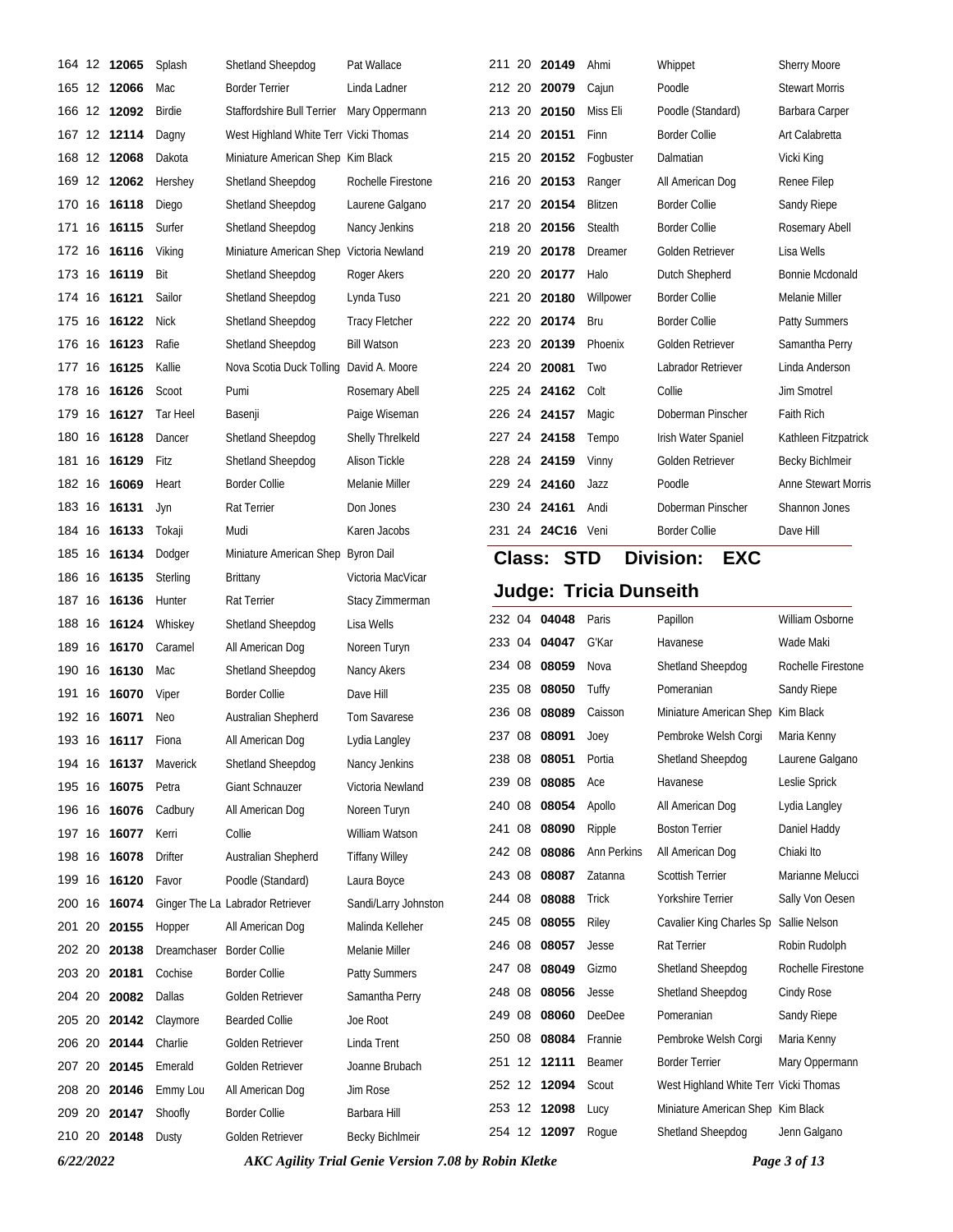| 255 |    | 12 12096            | Tulip    | Shetland Sheepdog                        | <b>Britt Kisley</b>   |  | 302 20 20155      | Hopper      | All American Dog      | Malinda Kelleher           |
|-----|----|---------------------|----------|------------------------------------------|-----------------------|--|-------------------|-------------|-----------------------|----------------------------|
|     |    | 256 12 <b>12093</b> | Mayhem   | Miniature Schnauzer                      | Christina Tracey      |  | 303 20 20138      | Dreamchaser | <b>Border Collie</b>  | Melanie Miller             |
|     |    | 257 12 12100        | Eva      | Swedish Vallhund                         | Patricia Anthony      |  | 304 20 20082      | Dallas      | Golden Retriever      | Samantha Perry             |
|     |    | 258 12 12101        | Ziggy    | <b>Border Terrier</b>                    | Susan Meas            |  | 305 20 20181      | Cochise     | Border Collie         | <b>Patty Summers</b>       |
|     |    | 259 12 12164        | Echo     | Shetland Sheepdog                        | Jeff Firestone        |  | 306 20 20180      | Willpower   | <b>Border Collie</b>  | Melanie Miller             |
|     |    | 260 12 12103        | Tap      | Shetland Sheepdog                        | Shelly Threlkeld      |  | 307 20 20142      | Claymore    | <b>Bearded Collie</b> | Joe Root                   |
|     |    | 261 12 12106        | Zig-Zag  | Shetland Sheepdog                        | Sara Peterson         |  | 308 20 20143      | Hazel       | All American Dog      | Pam Dunston                |
|     |    | 262 12 <b>12109</b> | Abby     | All American Dog                         | Jeanne Baker          |  | 309 20 20144      | Charlie     | Golden Retriever      | Linda Trent                |
|     |    | 263 12 12110        | Peyto    | Shetland Sheepdog                        | Donna Devanney        |  | 310 20 20145      | Emerald     | Golden Retriever      | Joanne Brubach             |
|     |    | 264 12 12099        | Avery    | Shetland Sheepdog                        | Kandi West            |  | 311 20 20147      | Shoofly     | <b>Border Collie</b>  | Barbara Hill               |
|     |    | 265 12 12108        | Emmett   | <b>Boston Terrier</b>                    | Cyndy Ochsner         |  | 312 20 20148      | Dusty       | Golden Retriever      | <b>Becky Bichlmeir</b>     |
|     |    | 266 12 <b>12063</b> | EC       | English Cocker Spaniel                   | Roxanne Spilman-bush  |  | 313 20 20149      | Ahmi        | Whippet               | <b>Sherry Moore</b>        |
|     |    | 267 12 <b>12066</b> | Mac      | <b>Border Terrier</b>                    | Linda Ladner          |  | 314 20 20079      | Cajun       | Poodle                | <b>Stewart Morris</b>      |
|     |    | 268 12 12092        | Birdie   | Staffordshire Bull Terrier               | Mary Oppermann        |  | 315 20 20150      | Miss Eli    | Poodle (Standard)     | Barbara Carper             |
|     |    | 269 12 12114        | Dagny    | West Highland White Terr Vicki Thomas    |                       |  | 316 20 20151      | Finn        | <b>Border Collie</b>  | Art Calabretta             |
|     |    | 270 12 12068        | Dakota   | Miniature American Shep Kim Black        |                       |  | 317 20 20152      | Fogbuster   | Dalmatian             | Vicki King                 |
|     |    | 271 12 <b>12062</b> | Hershey  | Shetland Sheepdog                        | Rochelle Firestone    |  | 318 20 20153      | Ranger      | All American Dog      | Renee Filep                |
|     |    | 272 16 16118        | Diego    | Shetland Sheepdog                        | Laurene Galgano       |  | 319 20 20156      | Stealth     | <b>Border Collie</b>  | Rosemary Abell             |
| 273 |    | 16 16115            | Surfer   | Shetland Sheepdog                        | Nancy Jenkins         |  | 320 20 20154      | Blitzen     | <b>Border Collie</b>  | Sandy Riepe                |
|     |    | 274 16 16116        | Viking   | Miniature American Shep Victoria Newland |                       |  | 321 20 20177      | Halo        | Dutch Shepherd        | Bonnie Mcdonald            |
| 275 |    | 16 16119            | Bit      | Shetland Sheepdog                        | Roger Akers           |  | 322 20 20178      | Dreamer     | Golden Retriever      | Lisa Wells                 |
| 276 |    | 16 16122            | Nick     | Shetland Sheepdog                        | <b>Tracy Fletcher</b> |  | 323 20 20146      | Emmy Lou    | All American Dog      | Jim Rose                   |
| 277 | 16 | 16123               | Rafie    | Shetland Sheepdog                        | <b>Bill Watson</b>    |  | 324 20 20174      | Bru         | <b>Border Collie</b>  | Patty Summers              |
| 278 |    | 16 16124            | Whiskey  | Shetland Sheepdog                        | Lisa Wells            |  | 325 20 20175      | Excellence  | <b>Border Collie</b>  | Melanie Miller             |
| 279 |    | 16 16125            | Kallie   | Nova Scotia Duck Tolling David A. Moore  |                       |  | 326 20 20139      | Phoenix     | Golden Retriever      | Samantha Perry             |
|     |    | 280 16 16126        | Scoot    | Pumi                                     | Rosemary Abell        |  | 327 20 20081      | <b>Two</b>  | Labrador Retriever    | Linda Anderson             |
| 281 | 16 | 16069               | Heart    | <b>Border Collie</b>                     | Melanie Miller        |  | 328 24 24162      | Colt        | Collie                | <b>Jim Smotrel</b>         |
|     |    | 282 16 <b>16129</b> | Fitz     | Shetland Sheepdog                        | <b>Alison Tickle</b>  |  | 329 24 24157      | Magic       | Doberman Pinscher     | <b>Faith Rich</b>          |
|     |    | 283 16 16130        | Mac      | Shetland Sheepdog                        | Nancy Akers           |  | 330 24 24159      | Vinny       | Golden Retriever      | Becky Bichlmeir            |
|     |    | 284 16 <b>16131</b> | Jyn      | Rat Terrier                              | Don Jones             |  | 331 24 24161      | Andi        | Doberman Pinscher     | Shannon Jones              |
|     |    | 285 16 16133 Tokaji |          | Mudi                                     | Karen Jacobs          |  | 332 24 24158      | Tempo       | Irish Water Spaniel   | Kathleen Fitzpatrick       |
|     |    | 286 16 16134        | Dodger   | Miniature American Shep Byron Dail       |                       |  | 333 24 24160      | Jazz        | Poodle                | <b>Anne Stewart Morris</b> |
|     |    | 287 16 16135        | Sterling | <b>Brittany</b>                          | Victoria MacVicar     |  | 334 24 24C16 Veni |             | <b>Border Collie</b>  | Dave Hill                  |
|     |    | 288 16 16136        | Hunter   | Rat Terrier                              | Stacy Zimmerman       |  |                   |             |                       |                            |
|     |    | 289 16 16117        | Fiona    | All American Dog                         | Lydia Langley         |  |                   |             |                       |                            |
|     |    | 290 16 16070        | Viper    | <b>Border Collie</b>                     | Dave Hill             |  |                   |             |                       |                            |
|     |    | 291 16 16071        | Neo      | Australian Shepherd                      | Tom Savarese          |  |                   |             |                       |                            |
|     |    | 292 16 16121        | Sailor   | Shetland Sheepdog                        | Lynda Tuso            |  |                   |             |                       |                            |
|     |    | 293 16 <b>16137</b> | Maverick | Shetland Sheepdog                        | Nancy Jenkins         |  |                   |             |                       |                            |
|     |    | 294 16 16127        | Tar Heel | Basenji                                  | Paige Wiseman         |  |                   |             |                       |                            |
|     |    | 295 16 16128        | Dancer   | Shetland Sheepdog                        | Shelly Threlkeld      |  |                   |             |                       |                            |
|     |    | 296 16 16074        |          | Ginger The La Labrador Retriever         | Sandi/Larry Johnston  |  |                   |             |                       |                            |
|     |    | 297 16 16075        | Petra    | Giant Schnauzer                          | Victoria Newland      |  |                   |             |                       |                            |
|     |    | 298 16 16076        | Cadbury  | All American Dog                         | Noreen Turyn          |  |                   |             |                       |                            |
|     |    | 299 16 16077        | Kerri    | Collie                                   | William Watson        |  |                   |             |                       |                            |
|     |    | 300 16 16078        | Drifter  | Australian Shepherd                      | <b>Tiffany Willey</b> |  |                   |             |                       |                            |
|     |    | 301 16 16120 Favor  |          | Poodle (Standard)                        | Laura Boyce           |  |                   |             |                       |                            |

*6/22/2022 AKC Agility Trial Genie Version 7.08 by Robin Kletke Page 4 of 13*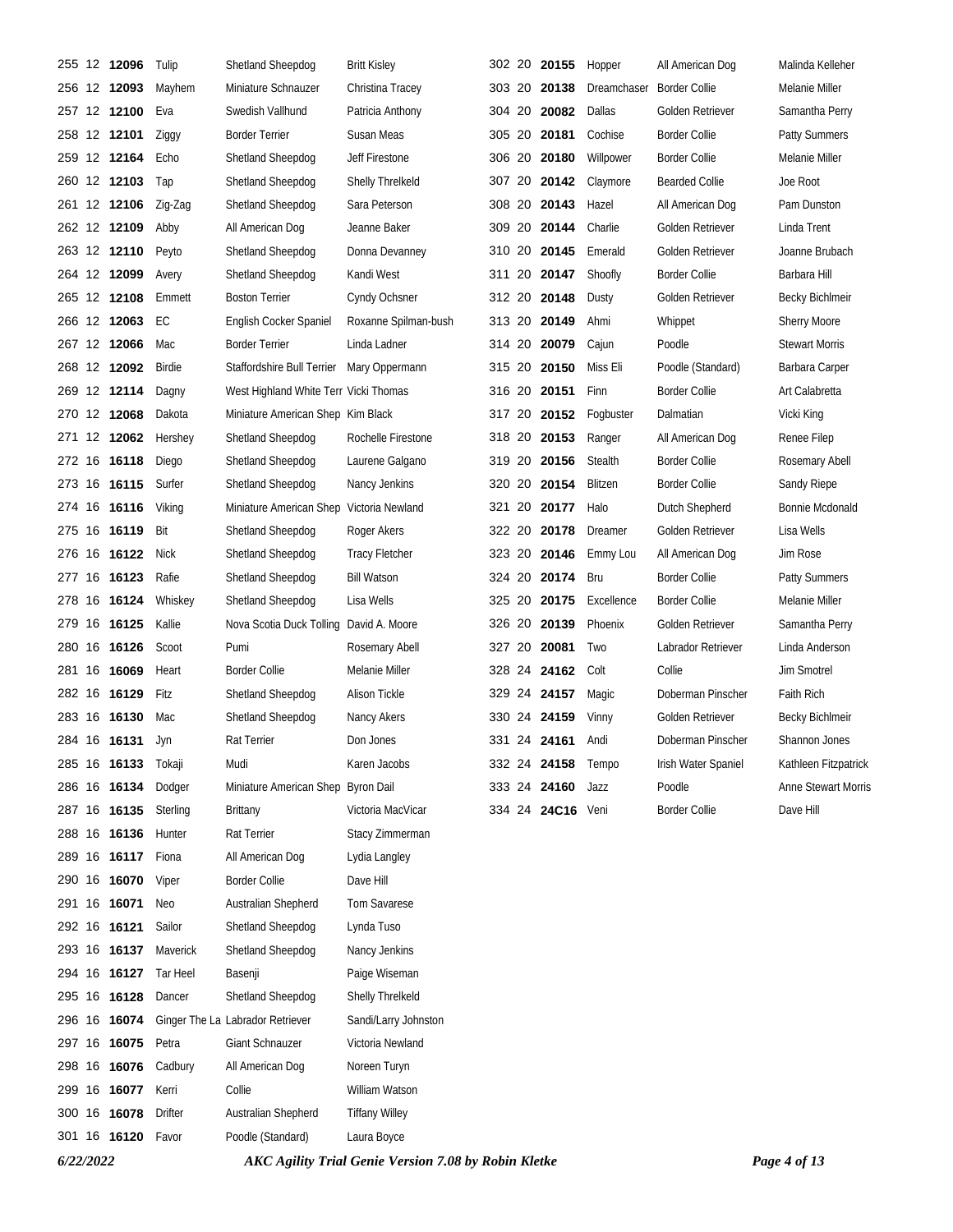# **TRIAL: Sat**

# **RING NUMBER: 1**

## **Class: T2B Division: T2B**

### **Judge: Tricia Dunseith**

|    |    |          |             |                                          |                       | 47 |
|----|----|----------|-------------|------------------------------------------|-----------------------|----|
| 1  | 24 | 24018    | Judge       | Collie                                   | William Watson        | 48 |
| 2  | 24 | 24158    | Tempo       | Irish Water Spaniel                      | Kathleen Fitzpatrick  | 49 |
| 3  | 24 | 24162    | Colt        | Collie                                   | Jim Smotrel           | 50 |
| 4  | 20 | 20011    | Wasabi      | <b>Border Collie</b>                     | Liz Burke             | 51 |
| 5  | 20 | 20175    | Excellence  | <b>Border Collie</b>                     | Melanie Miller        | 52 |
| 6  | 20 | 20012    | Abby        | <b>Border Collie</b>                     | Dottie Ferguson       | 53 |
| 7  | 20 | 20045    | Peat        | <b>Border Collie</b>                     | Paige Wiseman         | 54 |
| 8  | 20 | 20141    | Iz          | Australian Shepherd                      | Gayle Bromer          | 55 |
| 9  | 20 | 20143    | Hazel       | All American Dog                         | Pam Dunston           | 56 |
| 10 | 20 | 20177    | Halo        | Dutch Shepherd                           | Bonnie Mcdonald       | 57 |
| 11 | 20 | 20144    | Charlie     | Golden Retriever                         | Linda Trent           | 58 |
| 12 | 20 | 20145    | Emerald     | Golden Retriever                         | Joanne Brubach        |    |
| 13 | 20 | 20149    | Ahmi        | Whippet                                  | Sherry Moore          | С  |
| 14 | 20 | 20156    | Stealth     | <b>Border Collie</b>                     | Rosemary Abell        | J۱ |
| 15 | 20 | 20044    | Mudd        | <b>Border Collie</b>                     | Randall Wiseman       | 59 |
| 16 | 20 | 20147    | Shoofly     | <b>Border Collie</b>                     | Barbara Hill          | 60 |
| 17 | 20 | 20179    | Sabot       | <b>Bearded Collie</b>                    | Joe Root              | 61 |
| 18 | 20 | 20176    | Rave        | <b>Border Collie</b>                     | Liz Burke             | 62 |
| 19 | 20 | 20180    | Willpower   | <b>Border Collie</b>                     | Melanie Miller        | 63 |
| 20 | 16 | 16118    | Diego       | Shetland Sheepdog                        | Laurene Galgano       | 64 |
| 21 | 16 | 16115    | Surfer      | Shetland Sheepdog                        | Nancy Jenkins         | 65 |
| 22 | 16 | 16130    | Mac         | Shetland Sheepdog                        | Nancy Akers           | 66 |
| 23 | 16 | 16128    | Dancer      | Shetland Sheepdog                        | Shelly Threlkeld      | 67 |
| 24 | 16 | 16122    | <b>Nick</b> | Shetland Sheepdog                        | <b>Tracy Fletcher</b> | 68 |
| 25 | 16 | 16010    | Trigger     | Shetland Sheepdog                        | <b>Judy Smotrel</b>   | 69 |
| 26 | 16 | 16038    | Rye         | Rat Terrier                              | Stacy Zimmerman       | 70 |
| 27 | 16 | 16039    |             | Miss Moneype Boykin Spaniel              | Genevieve Neale       | 71 |
| 28 | 16 | 16120    | Favor       | Poodle (Standard)                        | Laura Boyce           | 72 |
| 29 | 16 | 16116    | Viking      | Miniature American Shep Victoria Newland |                       | 73 |
| 30 | 16 | 16125    | Kallie      | Nova Scotia Duck Tolling David A. Moore  |                       | 74 |
| 31 | 16 | 16003    | Sawyer      | Golden Retriever                         | Joanne Ryan           | 75 |
| 32 | 16 | 16134    | Dodger      | Miniature American Shep Byron Dail       |                       | 76 |
| 33 | 16 | 16119    | Bit         | Shetland Sheepdog                        | Roger Akers           | 77 |
| 34 | 16 | 16136    | Hunter      | Rat Terrier                              | Stacy Zimmerman       | 78 |
| 35 | 16 | 16127    | Tar Heel    | Basenji                                  | Paige Wiseman         | 79 |
| 36 | 16 | 16173    | Jyn         | All American Dog                         | Laura Morefield       | 80 |
| 37 | 16 | 16072    | Bonnie      | <b>Border Collie</b>                     | Dottie Ferguson       | 81 |
| 38 | 16 | 16137    | Maverick    | Shetland Sheepdog                        | Nancy Jenkins         | 82 |
| 39 | 12 | 12036    | Zip-A-Dee   | Shetland Sheepdog                        | Sara Peterson         | 83 |
| 40 | 12 | 12097    | Rogue       | Shetland Sheepdog                        | Jenn Galgano          | 84 |
| 41 |    | 12 12109 | Abby        | All American Dog                         | Jeanne Baker          | 85 |

| 42 |    | 12 16135       | Sterling           | <b>Brittany</b>         | Victoria MacVicar  |
|----|----|----------------|--------------------|-------------------------|--------------------|
| 43 | 12 | Lewis<br>12095 |                    | Lowchen                 | Don Roback         |
| 44 | 12 | 12102          | Nova               | Swedish Vallhund        | <b>Brian Brane</b> |
| 45 | 12 | 12104          | Capper             | Poodle (Miniature)      | Breanne Long       |
| 46 | 12 | 12112          | Gonzo              | Miniature Schnauzer     | Christina Tracey   |
| 47 | 12 | 12168          | Sabrina            | Poodle (Miniature)      | Laura Boyce        |
| 48 | 12 | 12061          | Tupper             | Shetland Sheepdog       | Nancy Akers        |
| 49 | 12 | 12106          | Zig-Zag            | Shetland Sheepdog       | Sara Peterson      |
| 50 | 08 | 08091          | Joey               | Pembroke Welsh Corgi    | Maria Kenny        |
| 51 | 08 | 08051          | Portia             | Shetland Sheepdog       | Laurene Galgano    |
| 52 | 08 | 08087          | Zatanna            | <b>Scottish Terrier</b> | Marianne Melucci   |
| 53 | 08 | 08031          | Sweeper            | Yorkshire Terrier       | Sally Von Oesen    |
| 54 | 08 | 08086          | <b>Ann Perkins</b> | All American Dog        | Chiaki Ito         |
| 55 | 08 | 08090          | Ripple             | <b>Boston Terrier</b>   | Daniel Haddy       |
| 56 | 08 | 08084          | Frannie            | Pembroke Welsh Corgi    | Maria Kenny        |
| 57 | 04 | 04048          | Paris              | Papillon                | William Osborne    |
| 58 | 04 | 04083          | Wellie             | Papillon                | Breanne Long       |

# **Class: Division: JWW EXC**

| 59 | 24 | 24C16 | Veni           | <b>Border Collie</b>   | Dave Hill                  |
|----|----|-------|----------------|------------------------|----------------------------|
| 60 | 24 | 24017 | Reno           | Doberman Pinscher      | Jayne Isbell               |
| 61 | 24 | 24160 | Jazz           | Poodle                 | <b>Anne Stewart Morris</b> |
| 62 | 24 | 24157 | Magic          | Doberman Pinscher      | Faith Rich                 |
| 63 | 24 | 24159 | Vinny          | Golden Retriever       | <b>Becky Bichlmeir</b>     |
| 64 | 24 | 24158 | Tempo          | Irish Water Spaniel    | Kathleen Fitzpatrick       |
| 65 | 24 | 24162 | Colt           | Collie                 | <b>Jim Smotrel</b>         |
| 66 | 20 | 20138 | Dreamchaser    | <b>Border Collie</b>   | Melanie Miller             |
| 67 | 20 | 20174 | Bru            | <b>Border Collie</b>   | Patty Summers              |
| 68 | 20 | 20141 | Ιz             | Australian Shepherd    | Gayle Bromer               |
| 69 | 20 | 20142 | Claymore       | <b>Bearded Collie</b>  | Joe Root                   |
| 70 | 20 | 20148 | Dusty          | Golden Retriever       | <b>Becky Bichlmeir</b>     |
| 71 | 20 | 20079 | Cajun          | Poodle                 | <b>Stewart Morris</b>      |
| 72 | 20 | 20144 | Charlie        | Golden Retriever       | Linda Trent                |
| 73 | 20 | 20145 | Emerald        | Golden Retriever       | Joanne Brubach             |
| 74 | 20 | 20146 | Emmy Lou       | All American Dog       | Jim Rose                   |
| 75 | 20 | 20149 | Ahmi           | Whippet                | <b>Sherry Moore</b>        |
| 76 | 20 | 20150 | Miss Eli       | Poodle (Standard)      | Barbara Carper             |
| 77 | 20 | 20151 | Finn           | <b>Border Collie</b>   | Art Calabretta             |
| 78 | 20 | 20152 | Fogbuster      | Dalmatian              | Vicki King                 |
| 79 | 20 | 20154 | <b>Blitzen</b> | <b>Border Collie</b>   | Sandy Riepe                |
| 80 | 20 | 20156 | <b>Stealth</b> | <b>Border Collie</b>   | Rosemary Abell             |
| 81 | 20 | 20176 | Rave           | <b>Border Collie</b>   | Liz Burke                  |
| 82 | 20 | 20177 | Halo           | Dutch Shepherd         | Bonnie Mcdonald            |
| 83 | 20 | 20080 | Mozzie         | <b>Giant Schnauzer</b> | Amy Reynolds               |
| 84 | 20 | 20147 | Shoofly        | <b>Border Collie</b>   | Barbara Hill               |
| 85 | 20 | 20081 | Two            | Labrador Retriever     | Linda Anderson             |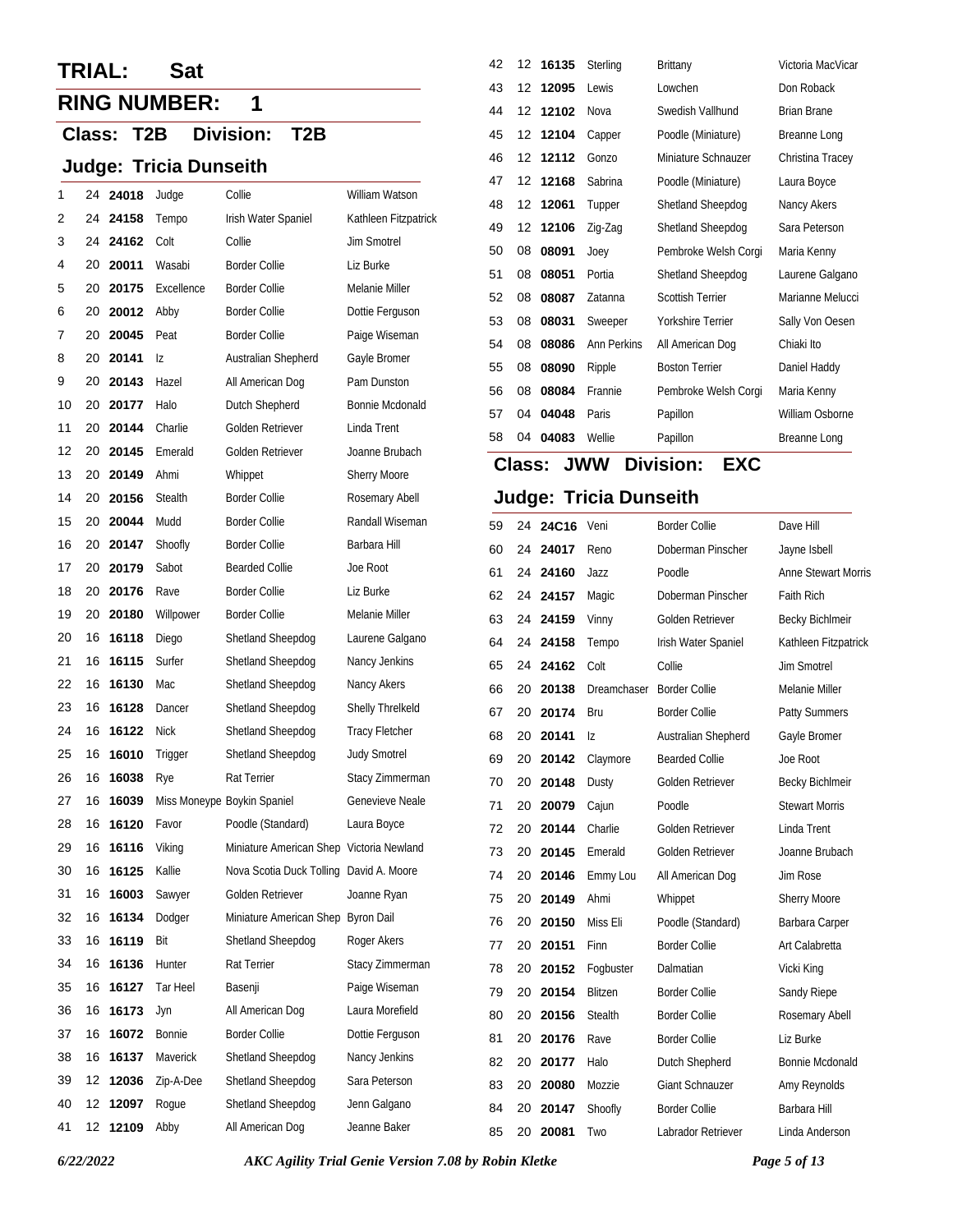| 86        | 20 | 20180               | Willpower     | <b>Border Collie</b>                     | Melanie Miller                                              |        | 133 12 12108              | Emmett                        | <b>Boston Terrier</b>                 | Cyndy Ochsner              |
|-----------|----|---------------------|---------------|------------------------------------------|-------------------------------------------------------------|--------|---------------------------|-------------------------------|---------------------------------------|----------------------------|
| 87        | 20 | 20181               | Cochise       | <b>Border Collie</b>                     | <b>Patty Summers</b>                                        |        | 134 12 12093              | Mayhem                        | Miniature Schnauzer                   | Christina Tracey           |
| 88        | 16 | 16116               | Viking        | Miniature American Shep Victoria Newland |                                                             |        | 135 12 12168              | Sabrina                       | Poodle (Miniature)                    | Laura Boyce                |
| 89        |    | 16 16115            | Surfer        | Shetland Sheepdog                        | Nancy Jenkins                                               |        | 136 12 12061              | Tupper                        | Shetland Sheepdog                     | Nancy Akers                |
| 90        |    | 16 16119            | Bit           | Shetland Sheepdog                        | Roger Akers                                                 |        | 137 12 12063              | EC                            | English Cocker Spaniel                | Roxanne Spilman-bush       |
| 91        |    | 16 16118            | Diego         | Shetland Sheepdog                        | Laurene Galgano                                             |        | 138 12 12064              | Holly                         | Shetland Sheepdog                     | Dorothy Blackwell          |
| 92        | 16 | 16122               | <b>Nick</b>   | Shetland Sheepdog                        | <b>Tracy Fletcher</b>                                       |        | 139 12 12067              | Crush                         | Shetland Sheepdog                     | Alison Tickle              |
| 93        |    | 16 16121            | Sailor        | Shetland Sheepdog                        | Lynda Tuso                                                  |        | 140 12 12164              | Echo                          | Shetland Sheepdog                     | Jeff Firestone             |
| 94        |    | 16 16123            | Rafie         | Shetland Sheepdog                        | <b>Bill Watson</b>                                          |        | 141 12 12111              | Beamer                        | <b>Border Terrier</b>                 | Mary Oppermann             |
| 95        |    | 16 16127            | Tar Heel      | Basenji                                  | Paige Wiseman                                               |        | 142 12 12068              | Dakota                        | Miniature American Shep Kim Black     |                            |
| 96        |    | 16 16128            | Dancer        | Shetland Sheepdog                        | <b>Shelly Threlkeld</b>                                     |        | 143 12 12114              | Dagny                         | West Highland White Terr Vicki Thomas |                            |
| 97        |    | 16 16129            | Fitz          | Shetland Sheepdog                        | Alison Tickle                                               | 144 08 | 08060                     | DeeDee                        | Pomeranian                            | Sandy Riepe                |
| 98        |    | 16 16076            | Cadbury       | All American Dog                         | Noreen Turyn                                                | 145 08 | 08084                     | Frannie                       | Pembroke Welsh Corgi                  | Maria Kenny                |
| 99        |    | 16 16130            | Mac           | Shetland Sheepdog                        | Nancy Akers                                                 | 146 08 | 08085                     | Ace                           | Havanese                              | Leslie Sprick              |
| 100       | 16 | 16125               | Kallie        | Nova Scotia Duck Tolling                 | David A. Moore                                              | 147 08 | 08051                     | Portia                        | Shetland Sheepdog                     | Laurene Galgano            |
| 101       |    | 16 16173            | Jyn           | All American Dog                         | Laura Morefield                                             | 148 08 | 08086                     | Ann Perkins                   | All American Dog                      | Chiaki Ito                 |
| 102 16    |    | 16073               | Ginger        | <b>Border Collie</b>                     | Kathleen Standar                                            | 149 08 | 08087                     | Zatanna                       | <b>Scottish Terrier</b>               | Marianne Melucci           |
|           |    | 103 16 16072        | Bonnie        | <b>Border Collie</b>                     | Dottie Ferguson                                             | 150 08 | 08088                     | Trick                         | Yorkshire Terrier                     | Sally Von Oesen            |
| 104 16    |    | 16131               | Jyn           | Rat Terrier                              | Don Jones                                                   | 151 08 | 08049                     | Gizmo                         | Shetland Sheepdog                     | Rochelle Firestone         |
| 105       |    | 16 16126            | Scoot         | Pumi                                     | Rosemary Abell                                              | 152 08 | 08090                     | Ripple                        | <b>Boston Terrier</b>                 | Daniel Haddy               |
| 106       | 16 | 16074               |               | Ginger The La Labrador Retriever         | Sandi/Larry Johnston                                        | 153 08 | 08055                     | Riley                         | Cavalier King Charles Sp              | Sallie Nelson              |
|           |    | 107 16 16132        | <b>Boomer</b> | English Cocker Spaniel                   | <b>Ginger Edwards</b>                                       | 154 08 | 08057                     | Jesse                         | Rat Terrier                           | Robin Rudolph              |
| 108       | 16 | 16070               | Viper         | <b>Border Collie</b>                     | Dave Hill                                                   | 155 08 | 08053                     | Marvelle                      | Miniature Schnauzer                   | Margaret Mills             |
| 109       |    | 16 16133            | Tokaji        | Mudi                                     | Karen Jacobs                                                | 156 08 | 08058                     | Dino                          | Lowchen                               | Don Roback                 |
| 110       | 16 | 16069               | Heart         | <b>Border Collie</b>                     | Melanie Miller                                              | 157 08 | 08052                     | Zing                          | Shetland Sheepdog                     | Shelly Threlkeld           |
|           |    | 111 16 16134        | Dodger        | Miniature American Shep Byron Dail       |                                                             | 158 08 | 08089                     | Caisson                       | Miniature American Shep               | Kim Black                  |
| 112 16    |    | 16135               | Sterling      | <b>Brittany</b>                          | Victoria MacVicar                                           | 159 08 | 08050                     | Tuffy                         | Pomeranian                            | Sandy Riepe                |
|           |    | 113 16 16136        | Hunter        | Rat Terrier                              | Stacy Zimmerman                                             | 160 08 | 08091                     | Joey                          | Pembroke Welsh Corgi                  | Maria Kenny                |
|           |    | 114 16 16137        | Maverick      | Shetland Sheepdog                        | Nancy Jenkins                                               | 161 08 | 08167                     | Tux                           | Havanese                              | Leslie Sprick              |
|           |    | 115 16 16169        | Hogan         | Shetland Sheepdog                        | Dorothy Blackwell                                           |        | 162 08 08059              | Nova                          | Shetland Sheepdog                     | Rochelle Firestone         |
|           |    | 116 16 16075        | Petra         | Giant Schnauzer                          | Victoria Newland                                            |        | 163 04 04047 G'Kar        |                               | Havanese                              | Wade Maki                  |
|           |    | 117 16 16120        | Favor         | Poodle (Standard)                        | Laura Boyce                                                 |        | 164 04 <b>04048</b> Paris |                               | Papillon                              | William Osborne            |
|           |    | 118 16 16170        | Caramel       | All American Dog                         | Noreen Turyn                                                |        | <b>Class: STD</b>         |                               | <b>Division:</b><br><b>EXC</b>        |                            |
|           |    | 119 12 12062        | Hershey       | Shetland Sheepdog                        | Rochelle Firestone                                          |        |                           |                               |                                       |                            |
|           |    | 120 12 12092        | Birdie        | Staffordshire Bull Terrier               | Mary Oppermann                                              |        |                           | <b>Judge: Tricia Dunseith</b> |                                       |                            |
|           |    | 121 12 12098        | Lucy          | Miniature American Shep Kim Black        |                                                             |        | 165 24 24C16 Veni         |                               | <b>Border Collie</b>                  | Dave Hill                  |
|           |    | 122 12 12094        | Scout         | West Highland White Terr Vicki Thomas    |                                                             |        | 166 24 24160 Jazz         |                               | Poodle                                | <b>Anne Stewart Morris</b> |
|           |    | 123 12 12097        | Roque         | Shetland Sheepdog                        | Jenn Galgano                                                |        | 167 24 24157              | Magic                         | Doberman Pinscher                     | Faith Rich                 |
|           |    | 124 12 12103        | Tap           | Shetland Sheepdog                        | Shelly Threlkeld                                            |        | 168 24 24159              | Vinny                         | Golden Retriever                      | <b>Becky Bichlmeir</b>     |
|           |    | 125 12 12109        | Abby          | All American Dog                         | Jeanne Baker                                                |        | 169 24 24158              | Tempo                         | Irish Water Spaniel                   | Kathleen Fitzpatrick       |
|           |    | 126 12 12095        | Lewis         | Lowchen                                  | Don Roback                                                  |        | 170 24 24162              | Colt                          | Collie                                | Jim Smotrel                |
|           |    | 127 12 12099        | Avery         | Shetland Sheepdog                        | Kandi West                                                  |        | 171 20 20138              | Dreamchaser                   | <b>Border Collie</b>                  | Melanie Miller             |
|           |    | 128 12 12102 Nova   |               | Swedish Vallhund                         | <b>Brian Brane</b>                                          |        | 172 20 20174              | Bru                           | <b>Border Collie</b>                  | Patty Summers              |
|           |    | 129 12 12104        | Capper        | Poodle (Miniature)                       | Breanne Long                                                |        | 173 20 20141 Iz           |                               | Australian Shepherd                   | Gayle Bromer               |
|           |    | 130 12 12105        | Kit           | <b>Border Terrier</b>                    | Jeanne Simmons                                              |        | 174 20 20148              | Dusty                         | Golden Retriever                      | Becky Bichlmeir            |
|           |    | 131 12 12106        | Zig-Zag       | Shetland Sheepdog                        | Sara Peterson                                               |        | 175 20 20079              | Cajun                         | Poodle                                | <b>Stewart Morris</b>      |
|           |    | 132 12 12107 Potter |               | Shetland Sheepdog                        | Tamara B Glaser                                             |        |                           | 176 20 20142 Claymore         | <b>Bearded Collie</b>                 | Joe Root                   |
| 6/22/2022 |    |                     |               |                                          | <b>AKC Agility Trial Genie Version 7.08 by Robin Kletke</b> |        |                           |                               |                                       | Page 6 of 13               |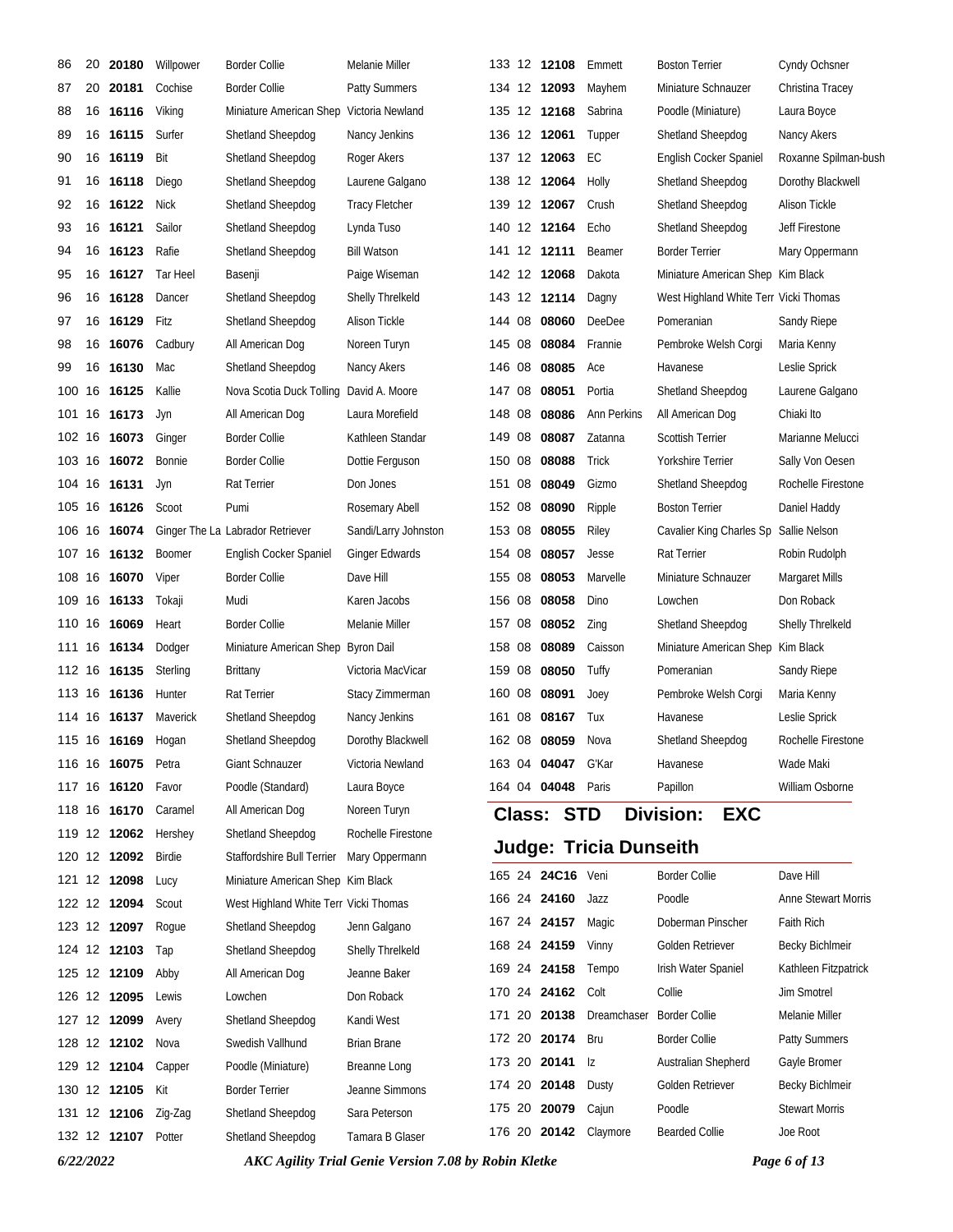| 177    | 20  | 20144           | Charlie              | Golden Retriever                              | Linda Trent             |        | 224 12 12092      | Birdie                        | Staffordshire Bull Terrier Mary Oppermann |                         |
|--------|-----|-----------------|----------------------|-----------------------------------------------|-------------------------|--------|-------------------|-------------------------------|-------------------------------------------|-------------------------|
|        |     | 178 20 20145    | Emerald              | Golden Retriever                              | Joanne Brubach          |        | 225 12 12098      | Lucy                          | Miniature American Shep Kim Black         |                         |
| 179    | 20  | 20149           | Ahmi                 | Whippet                                       | <b>Sherry Moore</b>     |        | 226 12 12094      | Scout                         | West Highland White Terr Vicki Thomas     |                         |
| 180 20 |     | 20150           | Miss Eli             | Poodle (Standard)                             | Barbara Carper          |        | 227 12 12097      | Rogue                         | Shetland Sheepdog                         | Jenn Galgano            |
| 181    | 20  | 20151           | Finn                 | <b>Border Collie</b>                          | Art Calabretta          |        | 228 12 12103      | Tap                           | Shetland Sheepdog                         | <b>Shelly Threlkeld</b> |
| 182 20 |     | 20152           | Fogbuster            | Dalmatian                                     | Vicki King              |        | 229 12 12109      | Abby                          | All American Dog                          | Jeanne Baker            |
| 183 20 |     | 20175           | Excellence           | <b>Border Collie</b>                          | Melanie Miller          |        | 230 12 12095      | Lewis                         | Lowchen                                   | Don Roback              |
| 184 20 |     | 20156           | Stealth              | Border Collie                                 | Rosemary Abell          |        | 231 12 12102      | Nova                          | Swedish Vallhund                          | <b>Brian Brane</b>      |
| 185 20 |     | 20154           | Blitzen              | <b>Border Collie</b>                          | Sandy Riepe             |        | 232 12 12105      | Kit                           | <b>Border Terrier</b>                     | Jeanne Simmons          |
| 186 20 |     | 20177           | Halo                 | Dutch Shepherd                                | Bonnie Mcdonald         |        | 233 12 12106      | Zig-Zag                       | Shetland Sheepdog                         | Sara Peterson           |
| 187 20 |     | 20147           | Shoofly              | <b>Border Collie</b>                          | Barbara Hill            |        | 234 12 12093      | Mayhem                        | Miniature Schnauzer                       | Christina Tracey        |
| 188 20 |     | 20176           | Rave                 | <b>Border Collie</b>                          | Liz Burke               |        | 235 12 12107      | Potter                        | Shetland Sheepdog                         | Tamara B Glaser         |
| 189 20 |     | 20081           | Two                  | Labrador Retriever                            | Linda Anderson          |        | 236 12 12099      | Avery                         | Shetland Sheepdog                         | Kandi West              |
| 190 20 |     | 20080           | Mozzie               | <b>Giant Schnauzer</b>                        | Amy Reynolds            |        | 237 12 12108      | Emmett                        | <b>Boston Terrier</b>                     | Cyndy Ochsner           |
| 191    | -20 | 20181           | Cochise              | <b>Border Collie</b>                          | <b>Patty Summers</b>    |        | 238 12 12063      | EC                            | English Cocker Spaniel                    | Roxanne Spilman-bush    |
| 192 20 |     | 20180           | Willpower            | <b>Border Collie</b>                          | Melanie Miller          |        | 239 12 12064      | Holly                         | Shetland Sheepdog                         | Dorothy Blackwell       |
|        |     | 193 16 16116    | Viking               | Miniature American Shep                       | Victoria Newland        |        | 240 12 12067      | Crush                         | Shetland Sheepdog                         | Alison Tickle           |
|        |     | 194 16 16115    | Surfer               | Shetland Sheepdog                             | Nancy Jenkins           |        | 241 12 12164      | Echo                          | Shetland Sheepdog                         | Jeff Firestone          |
| 195    | 16  | 16119           | Bit                  | Shetland Sheepdog                             | Roger Akers             |        | 242 12 12111      | Beamer                        | <b>Border Terrier</b>                     | Mary Oppermann          |
|        |     | 196 16 16118    | Diego                | Shetland Sheepdog                             | Laurene Galgano         |        | 243 12 12068      | Dakota                        | Miniature American Shep Kim Black         |                         |
| 197 16 |     | 16122           | Nick                 | Shetland Sheepdog                             | <b>Tracy Fletcher</b>   |        | 244 12 12114      | Dagny                         | West Highland White Terr Vicki Thomas     |                         |
|        |     | 198 16 16123    | Rafie                | Shetland Sheepdog                             | <b>Bill Watson</b>      |        | 245 08 08060      | DeeDee                        | Pomeranian                                | Sandy Riepe             |
| 199    | 16  | 16125           | Kallie               | Nova Scotia Duck Tolling                      | David A. Moore          |        | 246 08 08085      | Ace                           | Havanese                                  | Leslie Sprick           |
| 200    | 16  | 16127           | Tar Heel             | Basenji                                       | Paige Wiseman           | 247 08 | 08084             | Frannie                       | Pembroke Welsh Corgi                      | Maria Kenny             |
| 201    | 16  | 16169           | Hogan                | Shetland Sheepdog                             | Dorothy Blackwell       | 248 08 | 08051             | Portia                        | Shetland Sheepdog                         | Laurene Galgano         |
|        |     | 202 16 16128    | Dancer               | Shetland Sheepdog                             | <b>Shelly Threlkeld</b> | 249 08 | 08086             | Ann Perkins                   | All American Dog                          | Chiaki Ito              |
| 203    |     | 16 16129        | Fitz                 | Shetland Sheepdog                             | Alison Tickle           | 250 08 | 08087             | Zatanna                       | <b>Scottish Terrier</b>                   | Marianne Melucci        |
|        |     | 204 16 16076    | Cadbury              | All American Dog                              | Noreen Turyn            | 251 08 | 08049             | Gizmo                         | Shetland Sheepdog                         | Rochelle Firestone      |
|        |     | 205 16 16130    | Mac                  | Shetland Sheepdog                             | Nancy Akers             | 252 08 | 08088             | Trick                         | Yorkshire Terrier                         | Sally Von Oesen         |
|        |     | 206 16 16126    | Scoot                | Pumi                                          | Rosemary Abell          |        | 253 08 08090      | Ripple                        | <b>Boston Terrier</b>                     | Daniel Haddy            |
|        |     |                 |                      | 207 16 16074 Ginger The La Labrador Retriever | Sandi/Larry Johnston    |        | 254 08 08053      | Marvelle                      | Miniature Schnauzer                       | Margaret Mills          |
|        |     | 208 16 16131    | Jyn                  | Rat Terrier                                   | Don Jones               |        | 255 08 08055      | Riley                         | Cavalier King Charles Sp Sallie Nelson    |                         |
|        |     | 209 16 16073    | Ginger               | <b>Border Collie</b>                          | Kathleen Standar        |        | 256 08 08057      | Jesse                         | Rat Terrier                               | Robin Rudolph           |
|        |     | 210 16 16132    | Boomer               | English Cocker Spaniel                        | Ginger Edwards          | 257 08 | 08058             | Dino                          | Lowchen                                   | Don Roback              |
| 211    |     | 16 16133        | Tokaji               | Mudi                                          | Karen Jacobs            | 258 08 | 08089             | Caisson                       | Miniature American Shep Kim Black         |                         |
|        |     | 212 16 16134    | Dodger               | Miniature American Shep Byron Dail            |                         |        | 259 08 08050      | Tuffy                         | Pomeranian                                | Sandy Riepe             |
|        |     | 213 16 16135    | Sterling             | Brittany                                      | Victoria MacVicar       |        | 260 08 08091      | Joey                          | Pembroke Welsh Corgi                      | Maria Kenny             |
|        |     | 214 16 16136    | Hunter               | Rat Terrier                                   | Stacy Zimmerman         | 261 08 | 08167             | Tux                           | Havanese                                  | Leslie Sprick           |
|        |     | 215 16 16137    | Maverick             | Shetland Sheepdog                             | Nancy Jenkins           |        | 262 08 08059      | Nova                          | Shetland Sheepdog                         | Rochelle Firestone      |
|        |     | 216 16 16121    | Sailor               | Shetland Sheepdog                             | Lynda Tuso              |        | 263 04 04048      | Paris                         | Papillon                                  | William Osborne         |
|        |     | 217 16 16172 Al |                      | Rat Terrier                                   | Fred Ochsner            |        | 264 04 04047      | G'Kar                         | Havanese                                  | Wade Maki               |
|        |     | 218 16 16173    | Jyn                  | All American Dog                              | Laura Morefield         |        | <b>Class: JWW</b> |                               | <b>OPN</b><br>Division:                   |                         |
|        |     | 219 16 16069    | Heart                | <b>Border Collie</b>                          | Melanie Miller          |        |                   | <b>Judge: Tricia Dunseith</b> |                                           |                         |
|        |     | 220 16 16070    | Viper                | <b>Border Collie</b>                          | Dave Hill               |        |                   |                               |                                           |                         |
| 221    |     | 16 16075        | Petra                | Giant Schnauzer                               | Victoria Newland        |        | 265 24 24016      | <b>Breaker</b>                | Golden Retriever                          | Robin E Sowelll         |
|        |     | 222 16 16120    | Favor                | Poodle (Standard)                             | Laura Boyce             |        | 266 24 24018      | Judge                         | Collie                                    | William Watson          |
|        |     |                 | 223 12 12062 Hershey | Shetland Sheepdog                             | Rochelle Firestone      |        | 267 20 20012 Abby |                               | Border Collie                             | Dottie Ferguson         |

*6/22/2022 AKC Agility Trial Genie Version 7.08 by Robin Kletke Page 7 of 13*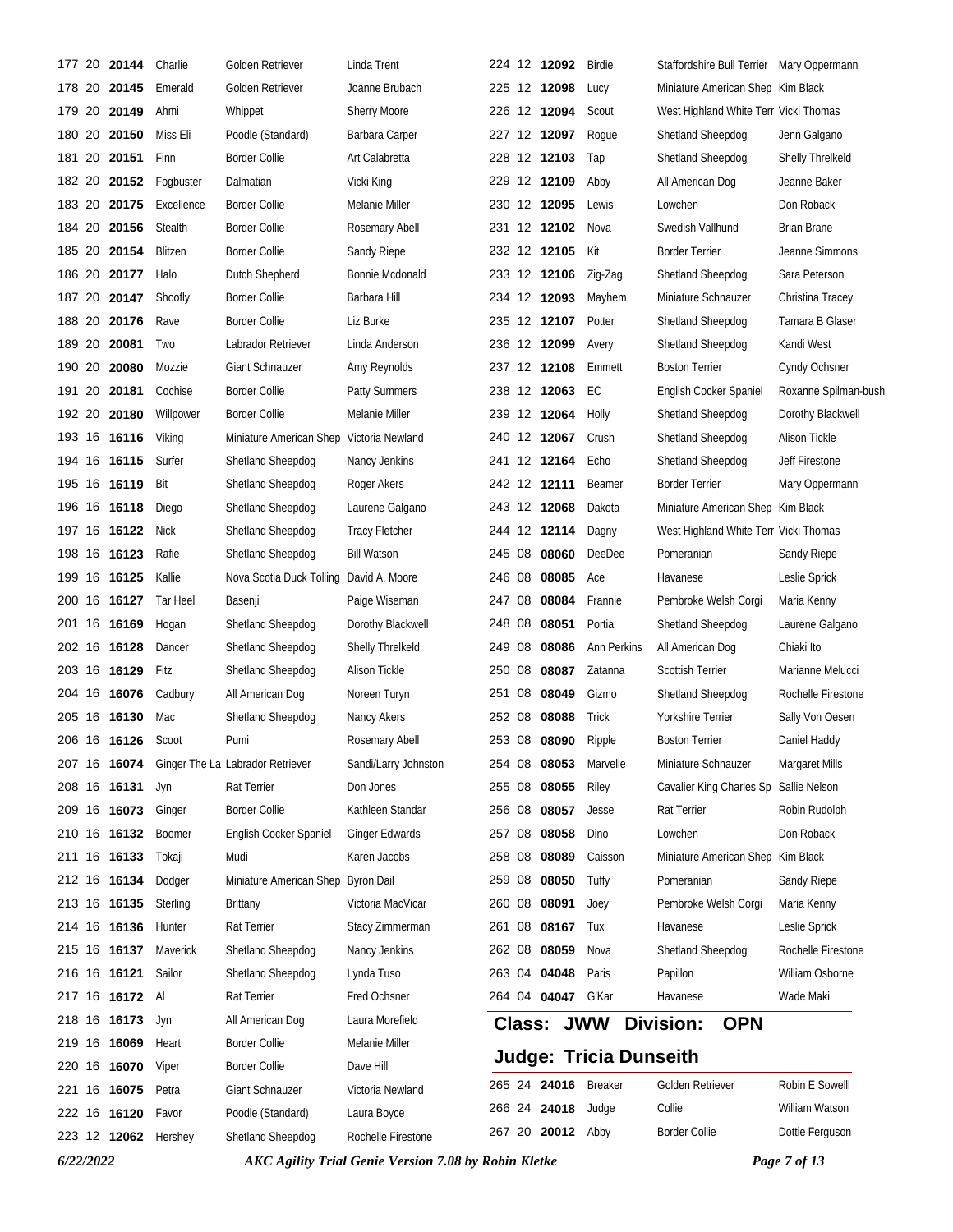|        |    | 268 20 20013 | Lizzie       | Whippet                       | Amy Reynolds           |
|--------|----|--------------|--------------|-------------------------------|------------------------|
|        |    | 269 20 20143 | Hazel        | All American Dog              | Pam Dunston            |
|        |    | 270 20 20175 | Excellence   | <b>Border Collie</b>          | Melanie Miller         |
|        |    | 271 20 20179 | Sabot        | <b>Bearded Collie</b>         | Joe Root               |
|        |    | 272 20 20004 | lggy Pop     | Poodle                        | <b>Heather Painter</b> |
|        |    | 273 16 16010 | Trigger      | Shetland Sheepdog             | <b>Judy Smotrel</b>    |
|        |    | 274 16 16171 | Quark        | <b>English Cocker Spaniel</b> | Roxanne I Spilman-bush |
|        |    | 275 16 16172 | Al           | <b>Rat Terrier</b>            | <b>Fred Ochsner</b>    |
|        |    | 276 16 16002 | Tasha        | Labrador Retriever            | Sandra Johnston        |
|        |    | 277 16 16003 | Sawyer       | Golden Retriever              | Joanne Ryan            |
|        |    | 278 16 16165 | <b>Briar</b> | Australian Shepherd           | Tabatha Davis          |
| 279 08 |    | 08005        | Parker       | All American Dog              | Martha D Buckberger    |
| 280 08 |    | 08006        | Sophie       | Havanese                      | Theresa Page           |
| 281    | 08 | 08033        | Happy        | Chihuahua                     | Chiaki Ito             |

# **Class: STD Division: OPN**

#### **Judge: Tricia Dunseith**

|        | 282 24 24016 | <b>Breaker</b> | Golden Retriever       | Robin E Sowelll        |
|--------|--------------|----------------|------------------------|------------------------|
|        | 283 24 24017 | Reno           | Doberman Pinscher      | Jayne Isbell           |
|        | 284 20 20011 | Wasabi         | <b>Border Collie</b>   | Liz Burke              |
|        | 285 20 20012 | Abby           | <b>Border Collie</b>   | Dottie Ferguson        |
|        | 286 20 20013 | Lizzie         | Whippet                | Amy Reynolds           |
|        | 287 20 20179 | Sabot          | Bearded Collie         | Joe Root               |
|        | 288 16 16170 | Caramel        | All American Dog       | Noreen Turyn           |
|        | 289 16 16171 | Ouark          | English Cocker Spaniel | Roxanne I Spilman-bush |
|        | 290 16 16002 | Tasha          | Labrador Retriever     | Sandra Johnston        |
|        | 291 12 12104 | Capper         | Poodle (Miniature)     | Breanne Long           |
|        | 292 08 08006 | Sophie         | Havanese               | Theresa Page           |
| 293 08 | 08007        | Jolly          | Papillon               | William Osborne        |
| 294 08 | 08033        | Happy          | Chihuahua              | Chiaki Ito             |

#### **Class: Division: JWW NOV**

#### **Judge: Tricia Dunseith**

|        |    | 295 20 20044 | Mudd    | <b>Border Collie</b>        | Randall Wiseman   |
|--------|----|--------------|---------|-----------------------------|-------------------|
|        |    | 296 20 20011 | Wasabi  | <b>Border Collie</b>        | Liz Burke         |
|        |    | 297 20 20030 | Hank    | All American Dog            | Amy Vest          |
|        |    | 298 20 20045 | Peat    | <b>Border Collie</b>        | Paige Wiseman     |
| 299 16 |    | 16038        | Rye     | <b>Rat Terrier</b>          | Stacy Zimmerman   |
| 300 16 |    | 16039        |         | Miss Moneype Boykin Spaniel | Genevieve Neale   |
| 301 16 |    | 16040        | Charlie | Shetland Sheepdog           | Anne-marie Green  |
| 302 16 |    | 16041        | Annie   | Shetland Sheepdog           | Cindy Rose        |
| 303 16 |    | 16042        | Archie  | All American Dog            | Mary Mounts       |
| 304 16 |    | 16024        | Madden  | Australian Shepherd         | Haley Cluff       |
| 305 16 |    | 16025        | Jessie  | Australian Shepherd         | Elizabeth Phalen  |
| 306 16 |    | 16026        | Roxy    | All American Dog            | Sonya Shaughnessy |
| 307 16 |    | 16028        | Willow  | Australian Shepherd         | Rachael McFarland |
| 308    | 16 | 16029        | Cannon  | Australian Shepherd         | Haley Cluff       |

| 309 12 12036       | Zip-A-Dee | Shetland Sheepdog      | Sara Peterson          |
|--------------------|-----------|------------------------|------------------------|
| 310 12 12037       | Hope      | <b>Border Terrier</b>  | Jeanne Simmons         |
| 311 12 12022 Sokka |           | <b>Rat Terrier</b>     | <b>Heather Painter</b> |
| 312 08 08007       | Jolly     | Papillon               | William Osborne        |
| 08032<br>313 08    | Lars      | <b>Russell Terrier</b> | Barbara Luna           |
| 314 08<br>08034    | Roscoe    | Cardigan Welsh Corgi   | <b>Annabel Maley</b>   |
| 315 08<br>08020    | Fiona     | French Bulldog         | Dawn Plantier          |
| 08019<br>316 08    | Oreo      | Pembroke Welsh Corgi   | Katie Mitchell         |

# **Class: STD Division: NOV**

| 317 24 |    | 24018 | Judge        | Collie                      | William Watson         |
|--------|----|-------|--------------|-----------------------------|------------------------|
| 318 20 |    | 20044 | Mudd         | <b>Border Collie</b>        | Randall Wiseman        |
| 319 20 |    | 20004 | Iggy Pop     | Poodle                      | <b>Heather Painter</b> |
| 320 20 |    | 20030 | Hank         | All American Dog            | Amy Vest               |
| 321 20 |    | 20045 | Peat         | <b>Border Collie</b>        | Paige Wiseman          |
| 322 16 |    | 16038 | Rye          | <b>Rat Terrier</b>          | Stacy Zimmerman        |
| 323 16 |    | 16039 |              | Miss Moneype Boykin Spaniel | Genevieve Neale        |
| 324 16 |    | 16040 | Charlie      | Shetland Sheepdog           | Anne-marie Green       |
| 325 16 |    | 16003 | Sawyer       | Golden Retriever            | Joanne Ryan            |
| 326 16 |    | 16165 | <b>Briar</b> | Australian Shepherd         | <b>Tabatha Davis</b>   |
| 327 16 |    | 16041 | Annie        | Shetland Sheepdog           | Cindy Rose             |
| 328 16 |    | 16042 | Archie       | All American Dog            | Mary Mounts            |
| 329 16 |    | 16024 | Madden       | Australian Shepherd         | Haley Cluff            |
| 330    | 16 | 16025 | Jessie       | Australian Shepherd         | Elizabeth Phalen       |
| 331    | 16 | 16026 | Roxy         | All American Dog            | Sonya Shaughnessy      |
| 332 16 |    | 16028 | Willow       | Australian Shepherd         | Rachael McFarland      |
| 333 16 |    | 16029 | Cannon       | Australian Shepherd         | Haley Cluff            |
| 334 16 |    | 16010 | Trigger      | Shetland Sheepdog           | <b>Judy Smotrel</b>    |
| 335 12 |    | 12036 | Zip-A-Dee    | Shetland Sheepdog           | Sara Peterson          |
| 336 12 |    | 12037 | Hope         | <b>Border Terrier</b>       | Jeanne Simmons         |
| 337    | 12 | 12022 | Sokka        | <b>Rat Terrier</b>          | <b>Heather Painter</b> |
| 338 08 |    | 08005 | Parker       | All American Dog            | Martha D Buckberger    |
| 339 08 |    | 08032 | Lars         | <b>Russell Terrier</b>      | Barbara Luna           |
| 340 08 |    | 08034 | Roscoe       | Cardigan Welsh Corgi        | <b>Annabel Maley</b>   |
| 341    | 08 | 08020 | Fiona        | French Bulldog              | Dawn Plantier          |
| 342 08 |    | 08019 | Oreo         | Pembroke Welsh Corgi        | Katie Mitchell         |
|        |    |       |              |                             |                        |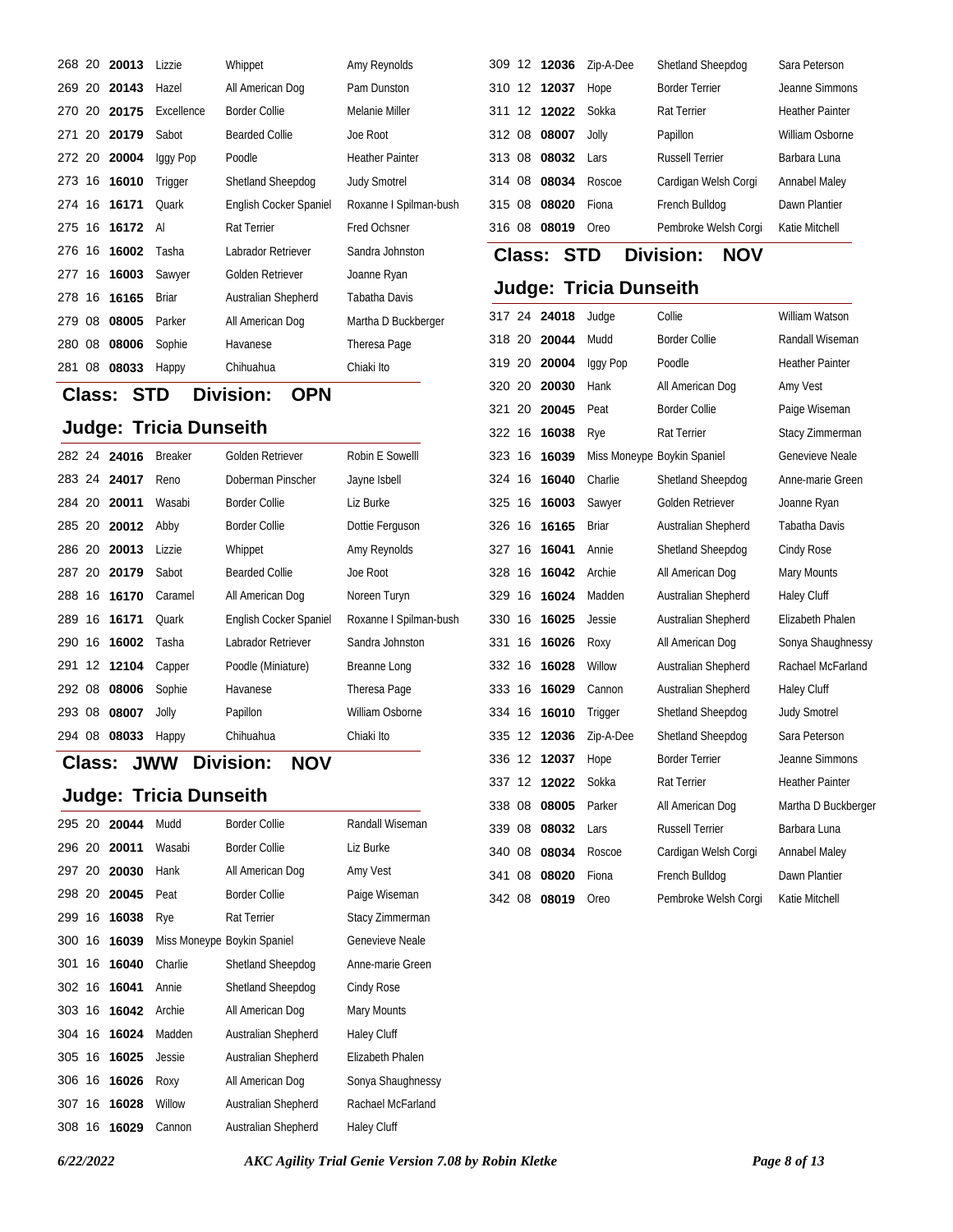## **TRIAL: Sun**

# **RING NUMBER: 1**

#### **Class: STD Division: PREM**

#### **Judge: Tricia Dunseith**

| 1  | 08 |                       | 08086* Ann Perkins | All American Dog                   | Chiaki Ito         |
|----|----|-----------------------|--------------------|------------------------------------|--------------------|
| 2  | 08 | 08051* Portia         |                    | Shetland Sheepdog                  | Laurene Galgano    |
| 3  | 12 | 12036*                | Zip-A-Dee          | Shetland Sheepdog                  | Sara Peterson      |
| 4  | 12 | 12097*                | Roque              | Shetland Sheepdog                  | Jenn Galgano       |
| 5  | 12 | 12107* Potter         |                    | Shetland Sheepdog                  | Tamara B Glaser    |
| 6  | 12 | 12102* Nova           |                    | Swedish Vallhund                   | <b>Brian Brane</b> |
| 7  | 12 | 12109* Abby           |                    | All American Dog                   | Jeanne Baker       |
| 8  | 12 | 12112*                | Gonzo              | Miniature Schnauzer                | Christina Tracey   |
| 9  | 12 | 12113*                | Davis              | <b>Boston Terrier</b>              | <b>Betsy King</b>  |
| 10 | 12 | <b>12095*</b> Lewis   |                    | Lowchen                            | Don Roback         |
| 11 | 12 | 12106* Zig-Zag        |                    | Shetland Sheepdog                  | Sara Peterson      |
| 12 | 16 | 16118*                | Diego              | Shetland Sheepdog                  | Laurene Galgano    |
| 13 | 16 | 16130* Mac            |                    | Shetland Sheepdog                  | Nancy Akers        |
| 14 | 16 | 16124* Whiskey        |                    | Shetland Sheepdog                  | Lisa Wells         |
| 15 | 16 | <b>16125*</b> Kallie  |                    | Nova Scotia Duck Tolling           | David A. Moore     |
| 16 | 16 | 16133* Tokaji         |                    | Mudi                               | Karen Jacobs       |
| 17 | 16 | 16134*                | Dodger             | Miniature American Shep Byron Dail |                    |
| 18 | 16 | 16135* Sterling       |                    | <b>Brittany</b>                    | Victoria MacVicar  |
| 19 | 20 |                       | 20138* Dreamchaser | <b>Border Collie</b>               | Melanie Miller     |
| 20 | 20 | <b>20147*</b> Shoofly |                    | <b>Border Collie</b>               | Barbara Hill       |
| 21 | 20 | 20141*                | $\vert$ 7          | Australian Shepherd                | Gayle Bromer       |
| 22 | 20 | <b>20156*</b> Stealth |                    | <b>Border Collie</b>               | Rosemary Abell     |
| 23 | 20 | 20151*                | Finn               | <b>Border Collie</b>               | Art Calabretta     |
| 24 | 20 | 20155* Hopper         |                    | All American Dog                   | Malinda Kelleher   |
| 25 | 20 | 20178*                | Dreamer            | Golden Retriever                   | Lisa Wells         |
| 26 | 20 |                       | 20175* Excellence  | <b>Border Collie</b>               | Melanie Miller     |
| 27 | 24 | 24C16                 | Veni               | <b>Border Collie</b>               | Dave Hill          |

#### **Class: Division: JWW PREM**

#### **Judge: Tricia Dunseith**

| 28 |    | 08 08058* Dino   |                     | Lowchen               | Don Roback         |
|----|----|------------------|---------------------|-----------------------|--------------------|
| 29 | 08 | 08051* Portia    |                     | Shetland Sheepdog     | Laurene Galgano    |
| 30 | 08 |                  | 08086* Ann Perkins  | All American Dog      | Chiaki Ito         |
| 31 |    | 08 08090* Ripple |                     | <b>Boston Terrier</b> | Daniel Haddy       |
| 32 |    |                  | 12 12036* Zip-A-Dee | Shetland Sheepdog     | Sara Peterson      |
| 33 |    | 12 12061* Tupper |                     | Shetland Sheepdog     | Nancy Akers        |
| 34 |    | 12 12097* Roque  |                     | Shetland Sheepdog     | Jenn Galgano       |
| 35 |    | 12 12099* Avery  |                     | Shetland Sheepdog     | Kandi West         |
| 36 |    | 12 12102* Nova   |                     | Swedish Vallhund      | <b>Brian Brane</b> |
| 37 |    | 12 12107* Potter |                     | Shetland Sheepdog     | Tamara B Glaser    |
| 38 |    | 12 12112* Gonzo  |                     | Miniature Schnauzer   | Christina Tracev   |

| 39 |    | 12 <b>12113</b> Davis  |                       | <b>Boston Terrier</b>   | <b>Betsy King</b>     |
|----|----|------------------------|-----------------------|-------------------------|-----------------------|
| 40 | 12 | <b>12095*</b> Lewis    |                       | Lowchen                 | Don Roback            |
| 41 | 12 | 12106* Zig-Zag         |                       | Shetland Sheepdog       | Sara Peterson         |
| 42 | 16 | <b>16118*</b> Diego    |                       | Shetland Sheepdog       | Laurene Galgano       |
| 43 | 16 |                        | <b>16124*</b> Whiskey | Shetland Sheepdog       | Lisa Wells            |
| 44 | 16 | 16129* Fitz            |                       | Shetland Sheepdog       | Alison Tickle         |
| 45 | 16 | 16132* Boomer          |                       | English Cocker Spaniel  | <b>Ginger Edwards</b> |
| 46 | 16 | 16133* Tokaji          |                       | Mudi                    | Karen Jacobs          |
| 47 | 16 | 16134* Dodger          |                       | Miniature American Shep | <b>Byron Dail</b>     |
| 48 | 16 | <b>16135*</b> Sterling |                       | Brittany                | Victoria MacVicar     |
| 49 | 20 |                        | 20138* Dreamchaser    | <b>Border Collie</b>    | Melanie Miller        |
| 50 | 20 | <b>20147*</b> Shoofly  |                       | <b>Border Collie</b>    | Barbara Hill          |
| 51 | 20 | $20141*$ 17            |                       | Australian Shepherd     | Gayle Bromer          |
| 52 | 20 | 20156* Stealth         |                       | <b>Border Collie</b>    | Rosemary Abell        |
| 53 | 20 | 20151* Finn            |                       | <b>Border Collie</b>    | Art Calabretta        |
| 54 | 20 | 20155*                 | Hopper                | All American Dog        | Malinda Kelleher      |
| 55 | 20 | 20178*                 | Dreamer               | Golden Retriever        | Lisa Wells            |
| 56 | 20 |                        | 20175* Excellence     | <b>Border Collie</b>    | Melanie Miller        |
| 57 | 24 | 24C16                  | Veni                  | <b>Border Collie</b>    | Dave Hill             |

## **Class: STD Division: EXC**

| 58 | 04 | 04048 | Paris              | Papillon                   | William Osborne    |
|----|----|-------|--------------------|----------------------------|--------------------|
| 59 | 04 | 04047 | G'Kar              | Havanese                   | Wade Maki          |
| 60 | 08 | 08049 | Gizmo              | Shetland Sheepdog          | Rochelle Firestone |
| 61 | 08 | 08050 | Tuffy              | Pomeranian                 | Sandy Riepe        |
| 62 | 08 | 08085 | Ace                | Havanese                   | Leslie Sprick      |
| 63 | 08 | 08084 | Frannie            | Pembroke Welsh Corgi       | Maria Kenny        |
| 64 | 08 | 08051 | Portia             | Shetland Sheepdog          | Laurene Galgano    |
| 65 | 08 | 08087 | Zatanna            | <b>Scottish Terrier</b>    | Marianne Melucci   |
| 66 | 08 | 08086 | <b>Ann Perkins</b> | All American Dog           | Chiaki Ito         |
| 67 | 08 | 08090 | Ripple             | <b>Boston Terrier</b>      | Daniel Haddy       |
| 68 | 08 | 08088 | Trick              | Yorkshire Terrier          | Sally Von Oesen    |
| 69 | 08 | 08053 | Marvelle           | Miniature Schnauzer        | Margaret Mills     |
| 70 | 08 | 08057 | Jesse              | <b>Rat Terrier</b>         | Robin Rudolph      |
| 71 | 08 | 08054 | Apollo             | All American Dog           | Lydia Langley      |
| 72 | 08 | 08055 | Riley              | Cavalier King Charles Sp   | Sallie Nelson      |
| 73 | 08 | 08059 | Nova               | Shetland Sheepdog          | Rochelle Firestone |
| 74 | 08 | 08060 | <b>DeeDee</b>      | Pomeranian                 | Sandy Riepe        |
| 75 | 08 | 08167 | Tux                | Havanese                   | Leslie Sprick      |
| 76 | 08 | 08091 | Joey               | Pembroke Welsh Corgi       | Maria Kenny        |
| 77 | 12 | 12097 | Roque              | Shetland Sheepdog          | Jenn Galgano       |
| 78 | 12 | 12109 | Abby               | All American Dog           | Jeanne Baker       |
| 79 | 12 | 12092 | <b>Birdie</b>      | Staffordshire Bull Terrier | Mary Oppermann     |
| 80 | 12 | 12099 | Avery              | Shetland Sheepdog          | Kandi West         |
| 81 | 12 | 12100 | Eva                | Swedish Vallhund           | Patricia Anthony   |
| 82 | 12 | 12101 | Ziggy              | <b>Border Terrier</b>      | Susan Meas         |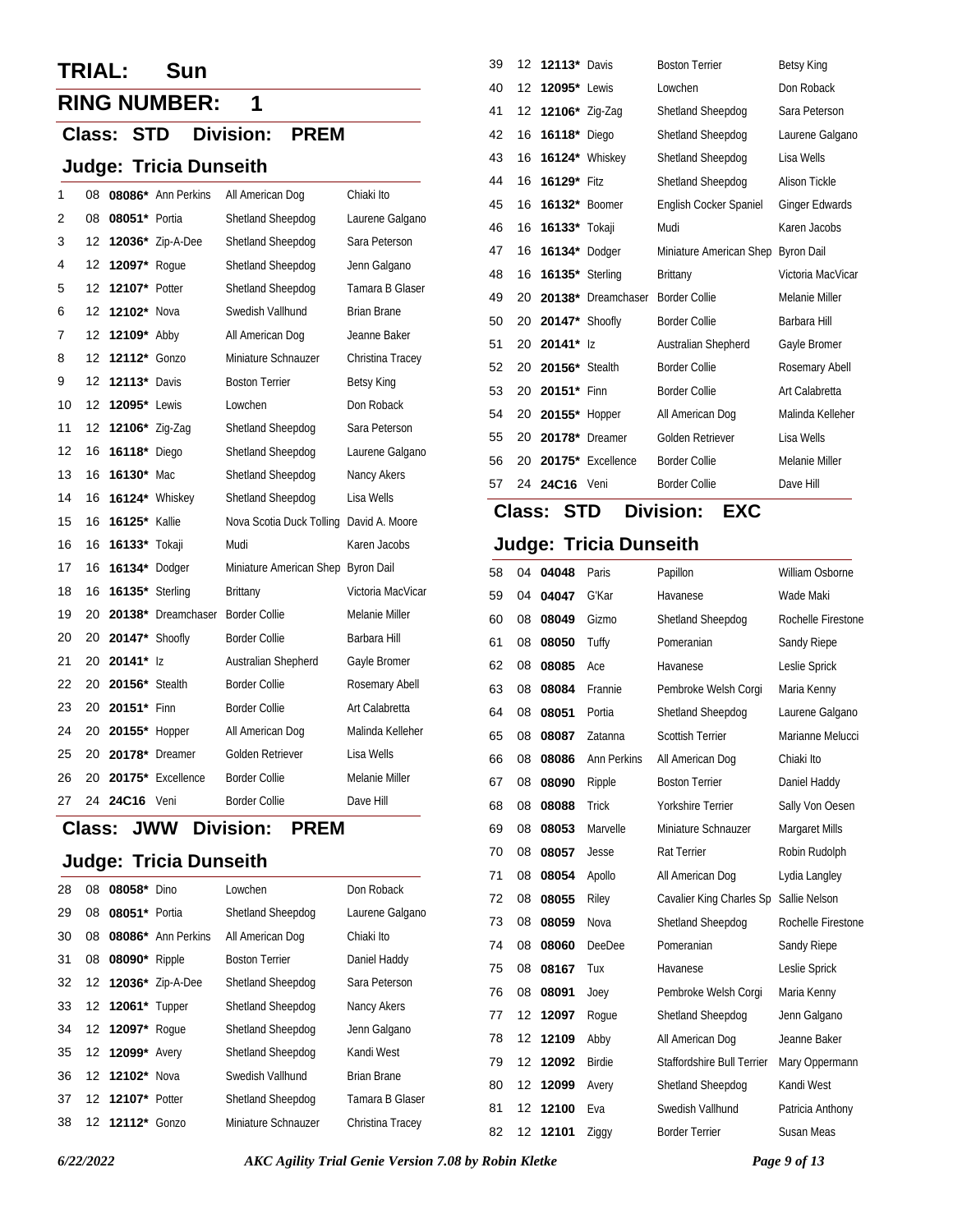| 83     | 12 12102            | Nova           | Swedish Vallhund                         | <b>Brian Brane</b>    |        | 130 20 20140      | Seska                         | Border Collie           | Susan Bankauf          |
|--------|---------------------|----------------|------------------------------------------|-----------------------|--------|-------------------|-------------------------------|-------------------------|------------------------|
| 84     | 12 12062            | Hershey        | Shetland Sheepdog                        | Rochelle Firestone    |        | 131 20 20141      | Iz                            | Australian Shepherd     | Gayle Bromer           |
| 85     | 12 12064            | Holly          | <b>Shetland Sheepdog</b>                 | Dorothy Blackwell     |        | 132 20 20142      | Claymore                      | <b>Bearded Collie</b>   | Joe Root               |
| 86     | 12 12105            | Kit            | <b>Border Terrier</b>                    | Jeanne Simmons        |        | 133 20 20144      | Charlie                       | Golden Retriever        | Linda Trent            |
| 87     | 12 12093            | Mayhem         | Miniature Schnauzer                      | Christina Tracey      |        | 134 20 20145      | Emerald                       | Golden Retriever        | Joanne Brubach         |
| 88     | 12 12106            | Zig-Zag        | Shetland Sheepdog                        | Sara Peterson         |        | 135 20 20147      | Shoofly                       | Border Collie           | Barbara Hill           |
| 89     | 12 12095            | Lewis          | Lowchen                                  | Don Roback            |        | 136 20 20148      | Dusty                         | Golden Retriever        | <b>Becky Bichlmeir</b> |
| 90     | 12 12107            | Potter         | Shetland Sheepdog                        | Tamara B Glaser       |        | 137 20 20149      | Ahmi                          | Whippet                 | <b>Sherry Moore</b>    |
| 91     | 12 12103            | Tap            | <b>Shetland Sheepdog</b>                 | Shelly Threlkeld      |        | 138 20 20150      | Miss Eli                      | Poodle (Standard)       | Barbara Carper         |
| 92     | 12 12108            | Emmett         | <b>Boston Terrier</b>                    | Cyndy Ochsner         |        | 139 20 20151      | Finn                          | Border Collie           | Art Calabretta         |
| 93     | 12 12063            | EC             | English Cocker Spaniel                   | Roxanne Spilman-bush  |        | 140 20 20152      | Fogbuster                     | Dalmatian               | Vicki King             |
| 94     | 12 12066            | Mac            | <b>Border Terrier</b>                    | Linda Ladner          | 141 20 | 20155             | Hopper                        | All American Dog        | Malinda Kelleher       |
| 95     | 12 12067            | Crush          | Shetland Sheepdog                        | Alison Tickle         |        | 142 20 20156      | Stealth                       | Border Collie           | Rosemary Abell         |
| 96     | 12 12111            | Beamer         | <b>Border Terrier</b>                    | Mary Oppermann        |        | 143 20 20154      | Blitzen                       | <b>Border Collie</b>    | Sandy Riepe            |
| 97     | 12 12164            | Echo           | Shetland Sheepdog                        | Jeff Firestone        |        | 144 20 20177      | Halo                          | Dutch Shepherd          | Bonnie Mcdonald        |
| 98     | 16 16119            | Bit            | Shetland Sheepdog                        | Roger Akers           | 145 20 | 20178             | Dreamer                       | Golden Retriever        | Lisa Wells             |
| 99     | 16 16118            | Diego          | Shetland Sheepdog                        | Laurene Galgano       |        | 146 20 20174      | Bru                           | <b>Border Collie</b>    | <b>Patty Summers</b>   |
|        | 100 16 16123        | Rafie          | Shetland Sheepdog                        | <b>Bill Watson</b>    |        | 147 20 20175      | Excellence                    | Border Collie           | Melanie Miller         |
|        | 101 16 16124        | Whiskey        | Shetland Sheepdog                        | Lisa Wells            |        | 148 20 20180      | Willpower                     | <b>Border Collie</b>    | Melanie Miller         |
|        | 102 16 16125        | Kallie         | Nova Scotia Duck Tolling David A. Moore  |                       | 149 20 | 20181             | Cochise                       | <b>Border Collie</b>    | <b>Patty Summers</b>   |
|        | 103 16 16116        | Viking         | Miniature American Shep Victoria Newland |                       |        | 150 20 20079      | Cajun                         | Poodle                  | <b>Stewart Morris</b>  |
|        | 104 16 16127        | Tar Heel       | Basenji                                  | Paige Wiseman         |        | 151 20 20080      | Mozzie                        | <b>Giant Schnauzer</b>  | Amy Reynolds           |
|        | 105 16 16117        | Fiona          | All American Dog                         | Lydia Langley         |        | 152 20 20081      | Two                           | Labrador Retriever      | Linda Anderson         |
|        | 106 16 16129        | Fitz           | Shetland Sheepdog                        | Alison Tickle         |        | 153 20 20082      | Dallas                        | Golden Retriever        | Samantha Perry         |
|        | 107 16 16131        | Jyn            | Rat Terrier                              | Don Jones             |        | 154 24 24157      | Magic                         | Doberman Pinscher       | Faith Rich             |
|        | 108 16 16132        | <b>Boomer</b>  | English Cocker Spaniel                   | Ginger Edwards        |        | 155 24 24159      | Vinny                         | Golden Retriever        | Becky Bichlmeir        |
|        | 109 16 16133        | Tokaji         | Mudi                                     | Karen Jacobs          |        | 156 24 24162      | Colt                          | Collie                  | <b>Jim Smotrel</b>     |
|        | 110 16 16134        | Dodger         | Miniature American Shep Byron Dail       |                       |        | 157 24 24158      | Tempo                         | Irish Water Spaniel     | Kathleen Fitzpatrick   |
|        | 111 16 16135        | Sterling       | Brittany                                 | Victoria MacVicar     |        | 158 24 24160      | Jazz                          | Poodle                  | Anne Stewart Morris    |
|        | 112 16 16136 Hunter |                | Rat Terrier                              | Stacy Zimmerman       |        | 159 24 24C16 Veni |                               | Border Collie           | Dave Hill              |
|        | 113 16 16126        | Scoot          | Pumi                                     | Rosemary Abell        |        | <b>Class:</b>     | <b>JWW Division:</b>          | <b>EXC</b>              |                        |
|        | 114 16 16169        | Hogan          | Shetland Sheepdog                        | Dorothy Blackwell     |        |                   | <b>Judge: Tricia Dunseith</b> |                         |                        |
|        | 115 16 16172 Al     |                | Rat Terrier                              | Fred Ochsner          |        |                   |                               |                         |                        |
|        | 116 16 16173        | Jyn            | All American Dog                         | Laura Morefield       |        | 160 04 04047      | G'Kar                         | Havanese                | Wade Maki              |
|        | 117 16 16130        | Mac            | Shetland Sheepdog                        | Nancy Akers           |        | 161 04 04048      | Paris                         | Papillon                | William Osborne        |
|        | 118 16 16121        | Sailor         | Shetland Sheepdog                        | Lynda Tuso            |        | 162 08 08049      | Gizmo                         | Shetland Sheepdog       | Rochelle Firestone     |
|        | 119 16 16128        | Dancer         | Shetland Sheepdog                        | Shelly Threlkeld      |        | 163 08 08050      | Tuffy                         | Pomeranian              | Sandy Riepe            |
|        | 120 16 16069        | Heart          | <b>Border Collie</b>                     | Melanie Miller        |        | 164 08 08085      | Ace                           | Havanese                | Leslie Sprick          |
|        | 121 16 16070        | Viper          | <b>Border Collie</b>                     | Dave Hill             | 165 08 | 08084             | Frannie                       | Pembroke Welsh Corgi    | Maria Kenny            |
|        | 122 16 16071        | <b>Neo</b>     | Australian Shepherd                      | <b>Tom Savarese</b>   |        | 166 08 08051      | Portia                        | Shetland Sheepdog       | Laurene Galgano        |
|        | 123 16 16073        | Ginger         | <b>Border Collie</b>                     | Kathleen Standar      |        | 167 08 08052      | Zing                          | Shetland Sheepdog       | Shelly Threlkeld       |
|        | 124 16 16074        |                | Ginger The La Labrador Retriever         | Sandi/Larry Johnston  |        | 168 08 08086      | Ann Perkins                   | All American Dog        | Chiaki Ito             |
|        | 125 16 16076        | Cadbury        | All American Dog                         | Noreen Turyn          | 169 08 | 08087             | Zatanna                       | <b>Scottish Terrier</b> | Marianne Melucci       |
|        | 126 16 16077        | Kerri          | Collie                                   | William Watson        | 170 08 | 08090             | Ripple                        | <b>Boston Terrier</b>   | Daniel Haddy           |
|        | 127 16 16078        | <b>Drifter</b> | Australian Shepherd                      | <b>Tiffany Willey</b> | 171 08 | 08088             | Trick                         | Yorkshire Terrier       | Sally Von Oesen        |
| 128 20 | 20138               | Dreamchaser    | <b>Border Collie</b>                     | Melanie Miller        |        | 172 08 08057      | Jesse                         | Rat Terrier             | Robin Rudolph          |
|        | 129 20 20139        | Phoenix        | Golden Retriever                         | Samantha Perry        | 173 08 | 08054             | Apollo                        | All American Dog        | Lydia Langley          |

*6/22/2022 AKC Agility Trial Genie Version 7.08 by Robin Kletke Page 10 of 13*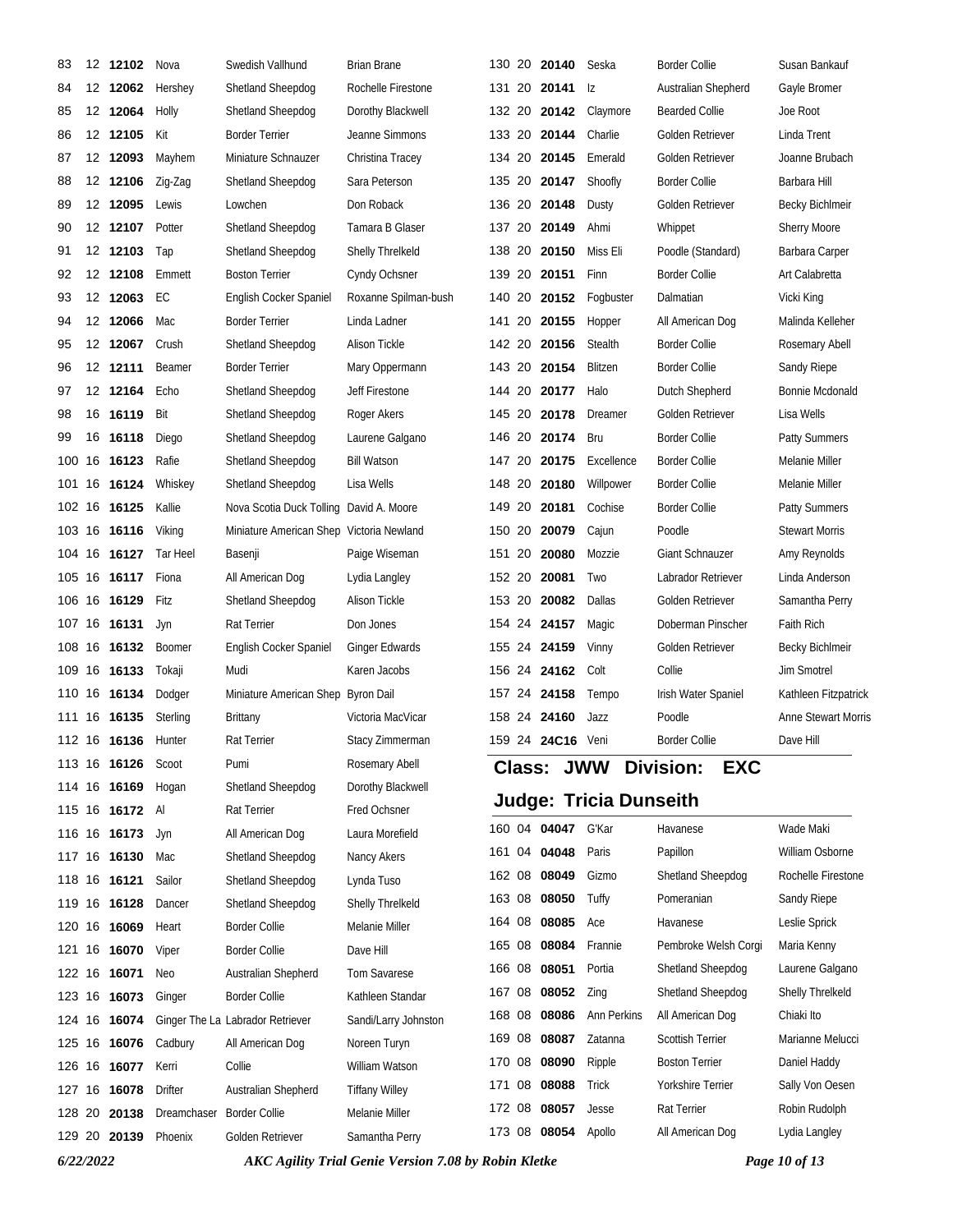| 174    | 08 | 08055        | Riley         | Cavalier King Charles Sp Sallie Nelson   |                       |        | 221 16 16128      | Dancer                    | Shetland Sheepdog                | Shelly Threlkeld      |
|--------|----|--------------|---------------|------------------------------------------|-----------------------|--------|-------------------|---------------------------|----------------------------------|-----------------------|
| 175 08 |    | 08053        | Marvelle      | Miniature Schnauzer                      | <b>Margaret Mills</b> |        | 222 16 16173      | Jyn                       | All American Dog                 | Laura Morefield       |
| 176    | 08 | 08060        | DeeDee        | Pomeranian                               | Sandy Riepe           |        | 223 16 16069      | Heart                     | <b>Border Collie</b>             | Melanie Miller        |
| 177 08 |    | 08059        | Nova          | Shetland Sheepdog                        | Rochelle Firestone    |        | 224 16 16130      | Mac                       | Shetland Sheepdog                | Nancy Akers           |
| 178    | 08 | 08167        | Tux           | Havanese                                 | Leslie Sprick         |        | 225 16 16070      | Viper                     | <b>Border Collie</b>             | Dave Hill             |
|        |    | 179 08 08091 | Joey          | Pembroke Welsh Corgi                     | Maria Kenny           |        | 226 16 16071      | Neo                       | Australian Shepherd              | <b>Tom Savarese</b>   |
|        |    | 180 12 12097 | Roque         | Shetland Sheepdog                        | Jenn Galgano          |        | 227 16 16072      | Bonnie                    | Border Collie                    | Dottie Ferguson       |
|        |    | 181 12 12061 | Tupper        | Shetland Sheepdog                        | Nancy Akers           |        | 228 16 16073      | Ginger                    | Border Collie                    | Kathleen Standar      |
|        |    | 182 12 12109 | Abby          | All American Dog                         | Jeanne Baker          |        | 229 16 16077      | Kerri                     | Collie                           | William Watson        |
|        |    | 183 12 12092 | Birdie        | Staffordshire Bull Terrier               | Mary Oppermann        |        | 230 16 16078      | <b>Drifter</b>            | Australian Shepherd              | <b>Tiffany Willey</b> |
|        |    | 184 12 12099 | Avery         | Shetland Sheepdog                        | Kandi West            |        | 231 16 16074      |                           | Ginger The La Labrador Retriever | Sandi/Larry Johnston  |
|        |    | 185 12 12100 | Eva           | Swedish Vallhund                         | Patricia Anthony      |        | 232 16 16076      | Cadbury                   | All American Dog                 | Noreen Turyn          |
|        |    | 186 12 12101 | Ziggy         | <b>Border Terrier</b>                    | Susan Meas            |        | 233 20 20138      | Dreamchaser Border Collie |                                  | Melanie Miller        |
|        |    | 187 12 12102 | Nova          | Swedish Vallhund                         | <b>Brian Brane</b>    |        | 234 20 20139      | Phoenix                   | Golden Retriever                 | Samantha Perry        |
|        |    | 188 12 12105 | Kit           | <b>Border Terrier</b>                    | Jeanne Simmons        |        | 235 20 20140      | Seska                     | <b>Border Collie</b>             | Susan Bankauf         |
|        |    | 189 12 12062 | Hershey       | Shetland Sheepdog                        | Rochelle Firestone    |        | 236 20 20141      | Iz                        | Australian Shepherd              | Gayle Bromer          |
|        |    | 190 12 12106 | Zig-Zag       | Shetland Sheepdog                        | Sara Peterson         |        | 237 20 20142      | Claymore                  | <b>Bearded Collie</b>            | Joe Root              |
|        |    | 191 12 12093 | Mayhem        | Miniature Schnauzer                      | Christina Tracey      |        | 238 20 20144      | Charlie                   | Golden Retriever                 | Linda Trent           |
|        |    | 192 12 12095 | Lewis         | Lowchen                                  | Don Roback            |        | 239 20 20145      | Emerald                   | Golden Retriever                 | Joanne Brubach        |
|        |    | 193 12 12107 | Potter        | Shetland Sheepdog                        | Tamara B Glaser       |        | 240 20 20146      | Emmy Lou                  | All American Dog                 | Jim Rose              |
|        |    | 194 12 12108 | Emmett        | <b>Boston Terrier</b>                    | Cyndy Ochsner         |        | 241 20 20147      | Shoofly                   | <b>Border Collie</b>             | Barbara Hill          |
|        |    | 195 12 12103 | Tap           | Shetland Sheepdog                        | Shelly Threlkeld      |        | 242 20 20148      | Dusty                     | Golden Retriever                 | Becky Bichlmeir       |
| 196    |    | 12 12063     | EC            | English Cocker Spaniel                   | Roxanne Spilman-bush  | 243 20 | 20149             | Ahmi                      | Whippet                          | <b>Sherry Moore</b>   |
|        |    | 197 12 12064 | Holly         | Shetland Sheepdog                        | Dorothy Blackwell     |        | 244 20 20150      | Miss Eli                  | Poodle (Standard)                | Barbara Carper        |
|        |    | 198 12 12066 | Mac           | <b>Border Terrier</b>                    | Linda Ladner          |        | 245 20 20151      | Finn                      | <b>Border Collie</b>             | Art Calabretta        |
|        |    | 199 12 12067 | Crush         | Shetland Sheepdog                        | Alison Tickle         |        | 246 20 20152      | Fogbuster                 | Dalmatian                        | Vicki King            |
|        |    | 200 12 12111 | Beamer        | <b>Border Terrier</b>                    | Mary Oppermann        | 247 20 | 20154             | Blitzen                   | <b>Border Collie</b>             | Sandy Riepe           |
|        |    | 201 12 12164 | Echo          | Shetland Sheepdog                        | Jeff Firestone        |        | 248 20 20155      | Hopper                    | All American Dog                 | Malinda Kelleher      |
|        |    | 202 16 16119 | Bit           | Shetland Sheepdog                        | Roger Akers           | 249 20 | 20156             | Stealth                   | <b>Border Collie</b>             | Rosemary Abell        |
|        |    | 203 16 16118 | Diego         | Shetland Sheepdog                        | Laurene Galgano       |        | 250 20 20178      | Dreamer                   | Golden Retriever                 | Lisa Wells            |
|        |    | 204 16 16123 | Rafie         | Shetland Sheepdog                        | <b>Bill Watson</b>    |        | 251 20 20174      | Bru                       | <b>Border Collie</b>             | Patty Summers         |
|        |    | 205 16 16125 | Kallie        | Nova Scotia Duck Tolling David A. Moore  |                       |        | 252 20 20177      | Halo                      | Dutch Shepherd                   | Bonnie Mcdonald       |
|        |    | 206 16 16116 | Viking        | Miniature American Shep Victoria Newland |                       | 253 20 | 20180             | Willpower                 | <b>Border Collie</b>             | Melanie Miller        |
|        |    | 207 16 16117 | Fiona         | All American Dog                         | Lydia Langley         |        | 254 20 20181      | Cochise                   | <b>Border Collie</b>             | Patty Summers         |
|        |    | 208 16 16129 | Fitz          | Shetland Sheepdog                        | Alison Tickle         | 255 20 | 20079             | Cajun                     | Poodle                           | <b>Stewart Morris</b> |
|        |    | 209 16 16131 | Jyn           | Rat Terrier                              | Don Jones             |        | 256 20 20080      | Mozzie                    | Giant Schnauzer                  | Amy Reynolds          |
|        |    | 210 16 16132 | <b>Boomer</b> | English Cocker Spaniel                   | <b>Ginger Edwards</b> | 257 20 | 20081             | Two                       | Labrador Retriever               | Linda Anderson        |
|        |    | 211 16 16133 | Tokaji        | Mudi                                     | Karen Jacobs          |        | 258 20 20082      | Dallas                    | Golden Retriever                 | Samantha Perry        |
|        |    | 212 16 16170 | Caramel       | All American Dog                         | Noreen Turyn          |        | 259 24 24157      | Magic                     | Doberman Pinscher                | Faith Rich            |
|        |    | 213 16 16134 | Dodger        | Miniature American Shep                  | <b>Byron Dail</b>     |        | 260 24 24158      | Tempo                     | Irish Water Spaniel              | Kathleen Fitzpatrick  |
|        |    | 214 16 16127 | Tar Heel      | Basenji                                  | Paige Wiseman         |        | 261 24 24159      | Vinny                     | Golden Retriever                 | Becky Bichlmeir       |
|        |    | 215 16 16135 | Sterling      | Brittany                                 | Victoria MacVicar     |        | 262 24 24160      | Jazz                      | Poodle                           | Anne Stewart Morris   |
|        |    | 216 16 16136 | Hunter        | Rat Terrier                              | Stacy Zimmerman       |        | 263 24 24162      | Colt                      | Collie                           | Jim Smotrel           |
|        |    | 217 16 16124 | Whiskey       | Shetland Sheepdog                        | Lisa Wells            |        | 264 24 24017      | Reno                      | Doberman Pinscher                | Jayne Isbell          |
|        |    | 218 16 16121 | Sailor        | Shetland Sheepdog                        | Lynda Tuso            |        | 265 24 24C16 Veni |                           | <b>Border Collie</b>             | Dave Hill             |
|        |    | 219 16 16126 | Scoot         | Pumi                                     | Rosemary Abell        |        |                   |                           |                                  |                       |
|        |    | 220 16 16169 | Hogan         | Shetland Sheepdog                        | Dorothy Blackwell     |        |                   |                           |                                  |                       |

*6/22/2022 AKC Agility Trial Genie Version 7.08 by Robin Kletke Page 11 of 13*